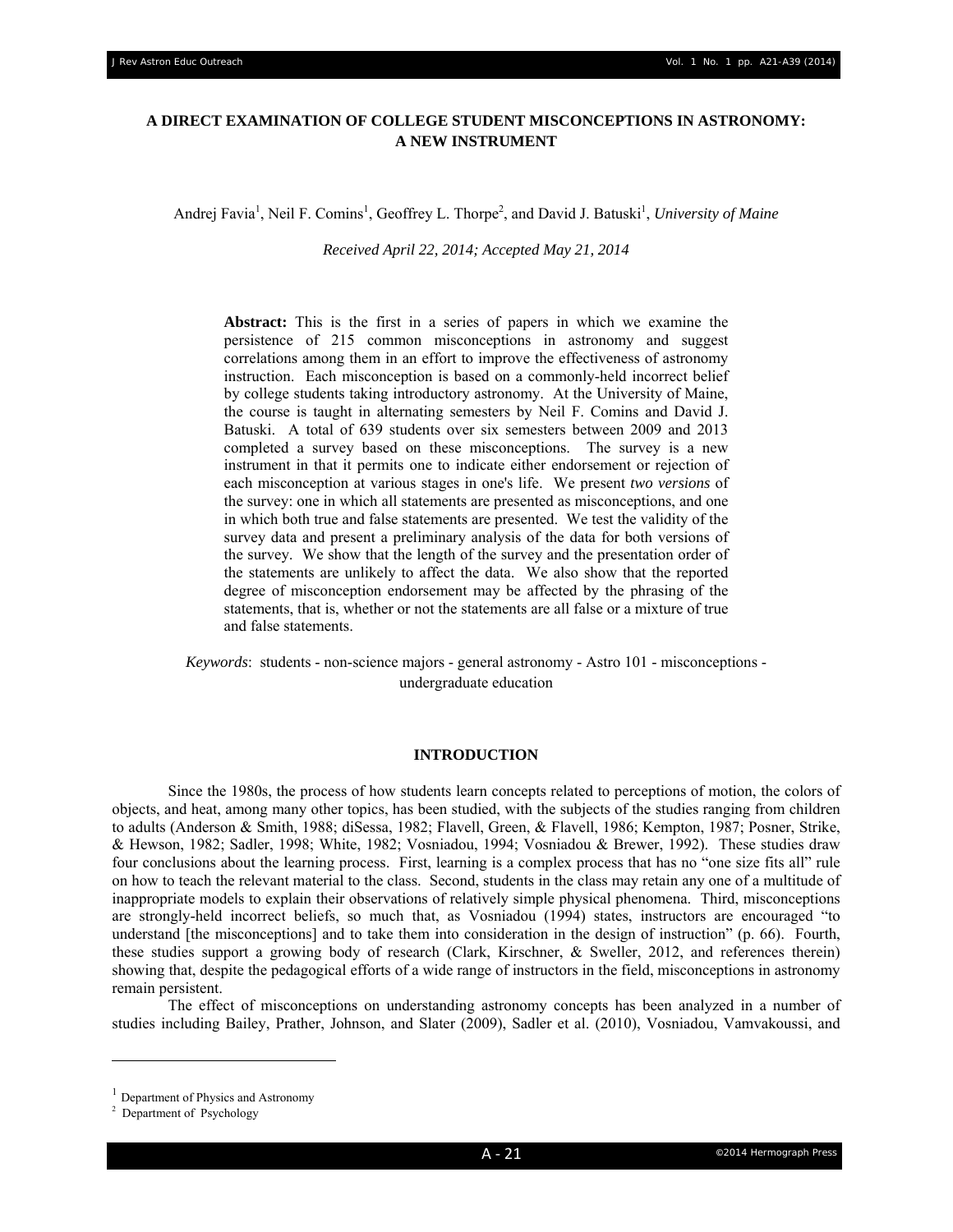Skopeliti (2008), and Wallace, Prather, and Duncan (2011). We note in particular that Bailey et al. (2009) assessed pre-instructional ideas about stars and star formation held by 2,200 non-science majors taking an introductory astronomy course ('pre-instructional' in this case meaning prior to starting the course). Bailey et al. observed that students often bring misinformation to the classroom (e.g., a star is a "burning ball of gas"). In multiple studies, Vosniadou et al. have shown that children develop and retain the misinformation and, from it, form one of many possible "synthetic models," e.g., regarding the Earth-Sun system (Vosniadou, 1994) and the formation of stars (Vosniadou et al., 2008).

One approach to assessing how much students learn during instruction about a particular topic is the development of pretests and posttests (e.g. as in the aforementioned studies) to serve as probes for measuring learning. The use of a pretest immediately before instruction and a posttest immediately after instruction presents a controlled environment. In fact, the vast majority of the aforementioned studies rely on recording student responses to a predetermined set of guided questions. An example of a multiple-choice test designed with such questions in mind is presented by Sadler (1998). Sadler successfully implemented a 47-item multiple-choice test to examine the nature of misconceptions held by students primarily in high school. Sadler had acquired sufficient knowledge of student misconceptions in astronomy to design questions in the multiple-choice test, with distracter-driven questions that directly target the misconceptions.

While pretests and posttests administered by themselves immediately before and after instruction (those which are not part of a longitudinal study) provide meaningful information about short-term retention of information, these tests cannot provide information on the persistence of misconceptions over a longer period. Delayed posttests have been used in several studies within an educational research setting (Lombardi, Sinatra, & Nussbaum, 2013; Prather et al., 2004). These tests provide support for conducting studies in educational research in which the data are acquired months after the pretest.

To address specifically the persistence of misconceptions, one ought to study the long-term effects of instruction. As Vosniadou (1994) reminds us, one *should* be well informed of the misconceptions. Instead of designing and implementing a multiple-choice pretest, an alternative approach to analyzing student misconceptions in astronomy is to administer a comprehensive inventory of statements, each phrased in the context of a particular misconception, and ask the students to consider each belief directly. Such a design provides students with the opportunity to give real-time feedback. The design also allows the option for students to indicate approximately when, in their lives, they harbored a misconception, or still endorse it even after instruction in the course, or simply indicate if they have never heard of it before. This last option is generally not provided on multiple-choice tests.

The design of retrospective studies, however, is subject to some issues regarding reliability. Memory is a reconstructive process (Olson & Cal, 1984). As Henry, Moffitt, Caspi, Langley, and Silva (1994) note, a retrospective approach may be of questionable validity in some contexts, notably in the recall of personallysignificant emotional and psychosocial material. The authors suggest that "the use of retrospective reports should be limited to testing hypotheses about the relative standing of individuals in a distribution" (p. 92). A comprehensive review by Brewin, Andrews, and Gotlib (1993), however, "suggests that claims concerning the general unreliability of retrospective reports are exaggerated" (p. 82). The likelihood of inaccurate responses may be significantly reduced by asking subjects to provide reports on a timeline for abandoning misconceptions. Hence, in the design of a survey-like instrument, we present brief statements to the students and ask them to respond to the statements directly. Such responses are less likely to be vulnerable to inaccurate self-reports than those associated with the recall of emotionally-significant information across students' lifespans. At the time of this writing, no comprehensive retrospective analysis has been performed on student misconceptions in astronomy.

The purpose of this research is to study the misconceptions that students bring to the college astronomy classroom; the focus of our research is on students enrolled in the introductory astronomy course at the University of Maine from the Fall 2009 to Fall 2013 semesters. The core of this research is the development and implementation of a comprehensive inventory of misconceptions in astronomy. The goal of the study is to analyze the inventory responses to determine an optimal way to present topics in astronomy that ameliorates the misconceptions most effectively. Our research project involves an in-depth analysis of the persistence of misconceptions held by these students in various topics in astronomy, such as stars, the solar system, the Moon, the Earth, other planets in our solar system, the Sun, galaxies, and black holes. The contribution of this research to the field of astronomy education is to inform astronomy instructors on the nature of students' misconceptions, so that instructors may know how to target misconceptions in astronomy more effectively. We begin our analysis in this paper, the first in a series, by presenting a new instrument with which we gather our data to achieve these goals.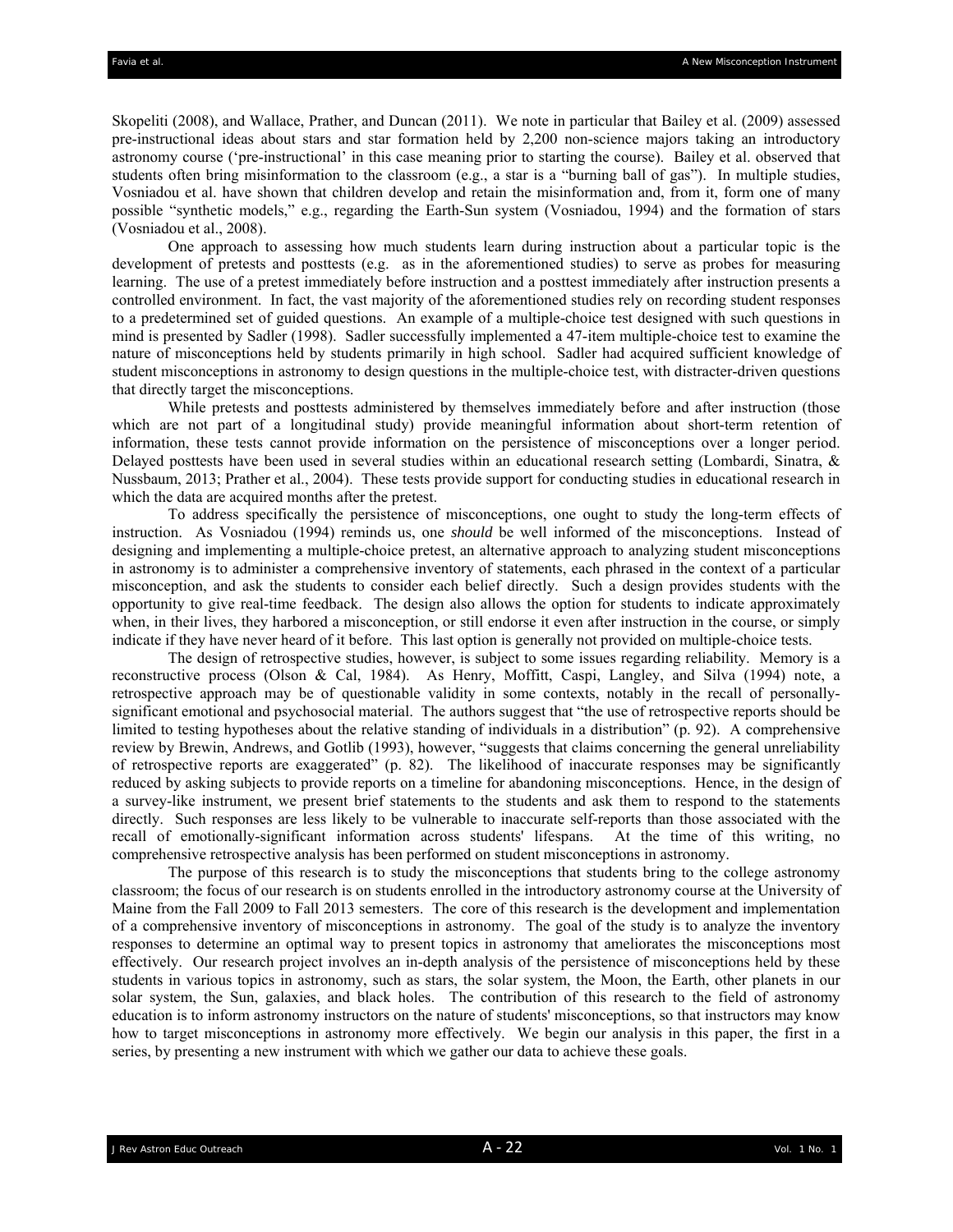#### **METHOD**

We developed a new survey consisting of an inventory of statements, presented as short beliefs (e.g., "all stars are white," "Saturn's rings are solid"), spanning all topics in astronomy. From an initially larger item pool, we selected 215 misconception-based statements organized by topics; these statements are presented in Appendix A. Associated with each statement is a unique label for statement in astronomy (sA). For example, the abbreviation for "statement in astronomy number 106" is "sA106." There is no significance to the labels other than for identification purposes. When the actual inventory was administered to the students, the labels were omitted. *The list of 215 items comprises the Astronomy Beliefs Inventory* (ABI). The ABI measures the extent to which students endorse any of these beliefs. The ABI also allows the student to indicate if the student had heard of any of the beliefs prior to college. The ABI was made available to students taking the introductory-level astronomy lecture at the University of Maine, on a voluntary basis for extra credit. In sections taught by co-author Neil F. Comins (NFC), students who opted out were allowed to write an essay for equivalent extra credit. On average, students who volunteered to respond to the ABI required about one hour (a two-hour timeslot was provided). Further along, we will examine the effect of student fatigue on the reliability of the ABI data.

In this section, we outline the development and administration of *two versions* of the ABI. The ABI was administered at the end of each of six semesters at the University of Maine: Fall 2009, Fall 2010, Fall 2011, Fall 2012, Spring 2013, and Fall 2013. The total sample size for all six semesters is *N* = 639, of which 341 students are male, and 297 students are female. Demographic information is available for all but one student. The average age of the sample is  $M = 20.0$ ,  $SD = 3.8$  years. The minimum age is 17, and the maximum age is 62. Seven students were at least of age 40, and 30 students were at least of age 25. Respectively, the percents of subjects whose ethnicities are Caucasian, Native American, Hispanic, Asian, African-American, and other/unspecified are 84.6%, 2.0%, 1.9%, 1.4%, 0.9%, and 8.8%. Instructors for the course are NFC and David J. Batuski (DJB). Table 1 presents a summary of the ABI administrations, with the formats (I and II) to be discussed shortly.

#### Table 1

| Semester    | Instructor | Class Size | Sample Size | <b>Statement Count</b> | Format |
|-------------|------------|------------|-------------|------------------------|--------|
| Fall 2009   | NFC.       | 188        | 114         | 267                    |        |
| Fall 2010   | NFC.       | 175        | 107         | 235                    |        |
| Fall 2011   | NFC.       | 171        | 91          | 235                    |        |
| Fall 2012   | NFC.       | 170        | 91          | 235                    |        |
| Spring 2013 | DJB        | 192        | 126         | 235                    | Н      |
| Fall 2013   | NFC.       | 74         | 110         | 235                    | Н      |

*Administrations of Misconception-Based Statement Lists, Per Semester* 

As noted in Table 1, the course was taught by either of two instructors. Each instructor employs a slightly different teaching pedagogy. In lecture, NFC teaches his students in the context of those particular misconceptions most commonly endorsed by his students, the awareness of which he has developed from his long-term teaching experience (Comins, 2001, 2014). To inquire of the misconceptions held by his students, at the end of each class, NFC asks a misconception-based attendance question about a topic to be lectured in the subsequent class. That is, the question is asked before the related topic is discussed. For example, if the question is "How many zodiac constellations are there?" then the subsequent lecture would include a discussion about zodiac constellations.

In lecture, DJB teaches the material by presenting facts in a traditional manner. In following this traditional framework, DJB places less emphasis than NFC on explicitly announcing common misinformation held by the students during lecture. DJB takes attendance by the use of clicker questions, which ask the students to provide feedback on various concepts in astronomy in real time. The use of such clicker questions has been previously used in astronomy classrooms at other universities (Prather & Brissenden, 2009). The study by Prather and Brissenden promotes the use of clicker questions and claims that they improve (i) student understanding of course concepts and (ii) exam scores. The use of multiple-choice clicker questions whose response options are designed around *a priori* knowledge of common misconceptions held by college students has also been shown to be "an effective method of instruction" (LoPresto & Murrell, 2011, p. 22). In the course taught by DJB, the clicker questions are not usually misconception driven, although misconceptions are frequently involved or probed.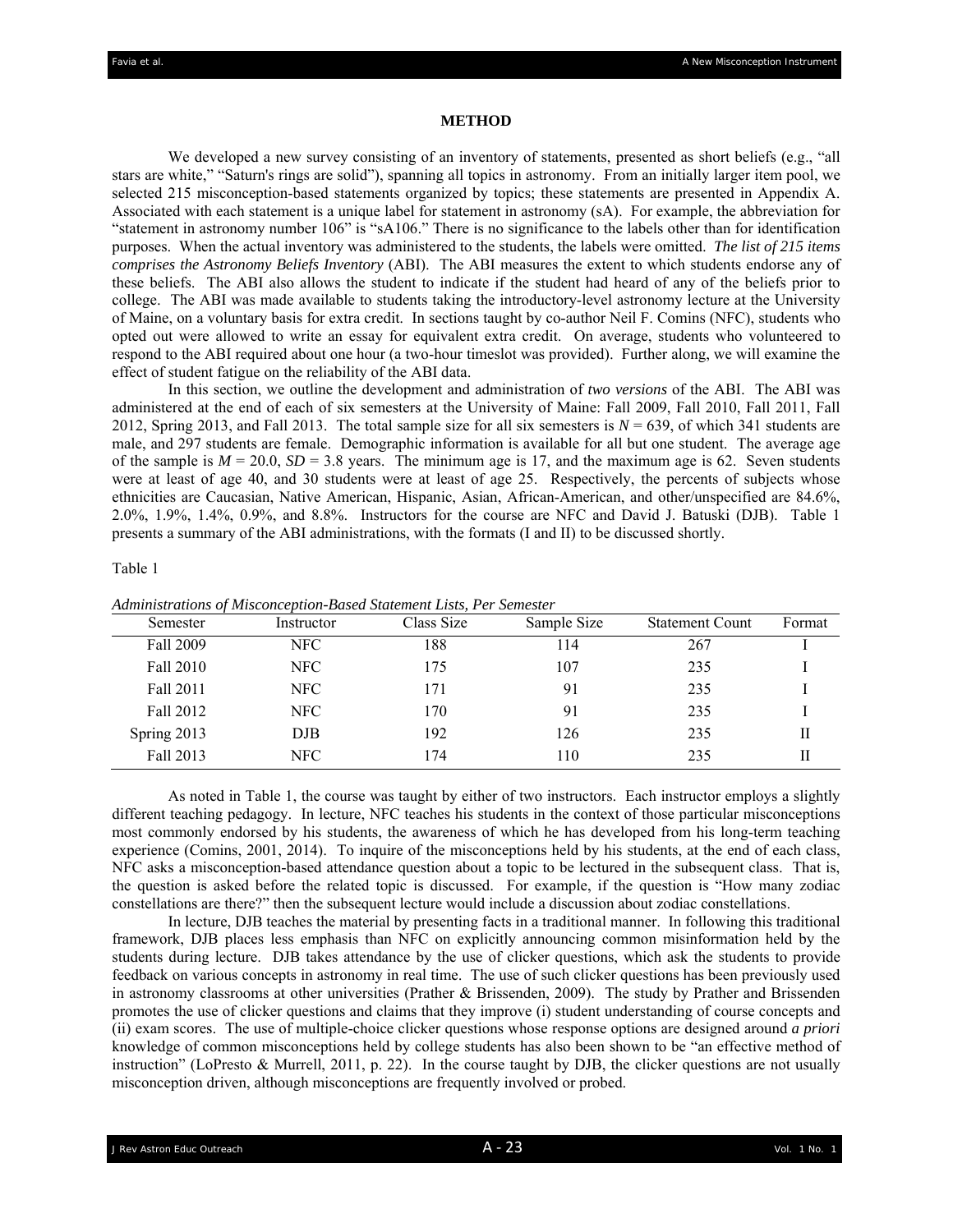By 2001, NFC had sufficient data on student misconceptions in all general topics pertaining to astronomy (Comins, 2001, 2014) to teach to his students in the context of the misconceptions. In 2009, NFC administered a preliminary list of 267 statements (nearly all of which are false) to his students. Many of the items in the original item pool were eliminated due to issues with clarity, while a few new statements were added; the revised inventory consisted of 235 items. Two versions of the inventory were developed. The first version consisted of either 235 or 267 false statements, depending on the semester. Students were asked to indicate (on Scantron sheets) approximately when in their lives they believed each statement, if ever, or have never heard of it before. Students were also encouraged to write a correction to any statements they did not believe. Directions for completing the first format (Format I) of the inventory are presented in Table 2. A second version of the inventory was later developed, as discussed in the subsequent paragraph.

Table 2

 *Directions for Completing Format I of the Inventory* 

| A) | After the number for each statement please write: |
|----|---------------------------------------------------|
|    | A if you believed it only as a child              |

**B** if you believed it through high school

**C** if you believe it now

**D** if you believed it, but learned otherwise in AST 109

If you never thought about a certain statement, please consider it now.

 Write **E** if the statement sounds plausible or correct to you. Write **F** if you never thought about it before, but think it is wrong now.

B) If you believe a statement is wrong, please briefly correct it in the space below.

A special format of the inventory was used for the Spring 2013 and Fall 2013 semesters. Directions for completing the second format (Format II) of the inventory are presented in Table 3.

Table 3

*Directions for Completing Format II of the Inventory* 

*For each statement, first decide if the statement is true or false.*  After you have decided:

*If you think the statement is true, enter:* 

**A** if you learned this before high school,

**B** if you learned this in high school,

**C** if you learned this in AST 109,

**D** if you never considered this statement before today.

*If you think the statement is false, enter:* 

**E** if you learned this before high school,

**F** if you learned this in high school,

**G** if you learned this in AST 109,

**H** if you never considered this statement before today.

In the second format (Format II), of the 215 statements under consideration, 129 statements were phrased as false, and 86 statements were phrased as true. For the purposes of our analysis, a false statement is a statement phrased as a misconception (e.g., sA111, "Earth's axis is not tilted compared to the ecliptic"), and a true statement is a statement that is scientifically accurate (e.g., "Earth's axis is tilted compared to the ecliptic). Often incorrect statements were made "correct" simply by reversing their direction. In addition, the sequence of the statement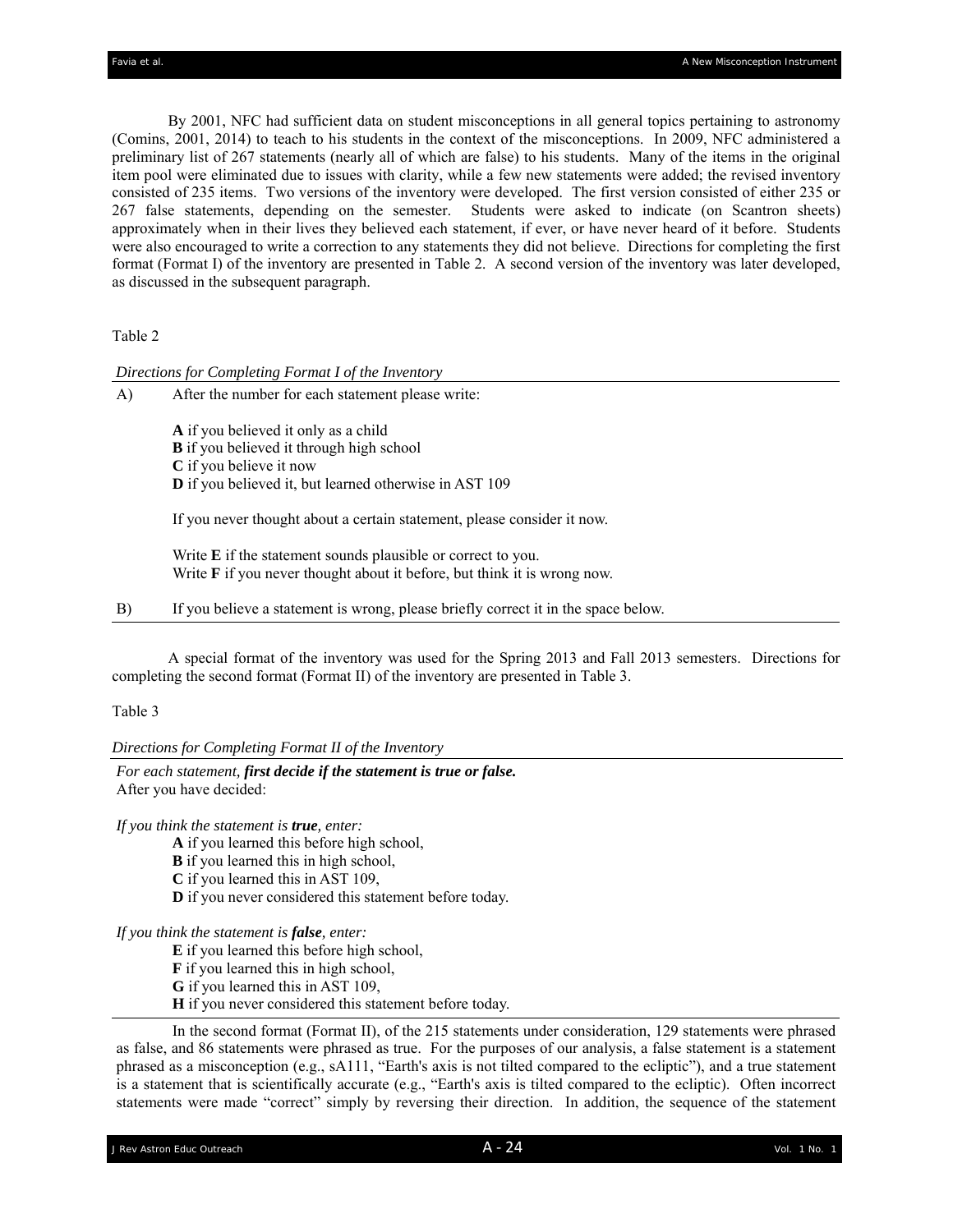presentation was randomized, and three different random-order forms (designed #1, #2, #3) were presented to the students. All three forms contained the same statements, just presented in different sequences.

The advantage of administering Format II is that the mixture of true-false statements eliminates much of the bias introduced from an instrument in which nearly all statements were false. By comparing the responses to the two formats, we were able to test the data of the ABI for convergent validity.

A master code was developed for all responses to the first and second formats of the inventories. The motivation for the codes is the desire to preserve the sense of "timeline," as to approximately how late in one's life does one abandon a misconception. We developed three codes, 1, 2, and 3, which indicate relative degrees of misconception *retainment*, where we define retainment as the tendency for students to hold on to a misconception from either their childhood or during some point in the course. A code of "1" means a student disabused oneself of a misconception as a child or adolescent and so indicates the lowest relative degree of misconception retainment. A code of "2" means a student may have harbored a misconception but unlearned or otherwise got rid of it by the end of the course. A code of "3" means a student still believes the misconception, which indicates the highest relative degree of misconception retainment. These codes are summarized in Table 4. That students may report and then recall disambiguation of a misconception as far back as one's own childhood may prompt a criticism as to whether or not students are providing accurate reports of their own beliefs. As we will show in a later paper, however, there is little concern for the accuracy of these reports, because reports on the ABI are comparable to that of instruments designed in a more traditional multiple-choice format.

Table 4

| Codes for Three Relative Degrees of Misconception Retainment |  |  |  |  |
|--------------------------------------------------------------|--|--|--|--|
|--------------------------------------------------------------|--|--|--|--|

|   | unlearned the incorrect belief as a child or adolescent,<br>indicating the lowest degree of misconception retainment          |
|---|-------------------------------------------------------------------------------------------------------------------------------|
| 2 | unlearned the incorrect belief as a result of taking AST 109,<br>indicating a medium degree of misconception retainment       |
| 3 | retained the incorrect belief even after instruction in AST 109,<br>indicating the highest degree of misconception retainment |

Note that in Format II of the ABI, 86 of the 215 statements under consideration were changed from incorrect to scientifically accurate, as discussed on page 5. Hence, for a scientifically accurate statement such as "the Milky Way is one of many galaxies" (associated with sA218), if a student believed this while a child or adolescent, then the student's response was coded "1." If the student learned this from taking the course, then the student's response was coded "2." If the student did not believe the correct statement, then the student's response was coded "3." This procedure applied to the remaining scientifically-accurate statements in Format II of the ABI.

### **TESTING THE VALIDITY OF THE ABI**

#### *Scoring the Data*

The ABI is an instrument originally designed by NFC to assess when, in the lives of students, they unlearned various misconceptions in astronomy. Responses to the ABI partly depend on accurate self-reports. The ABI is also a rather lengthy instrument, in which students are asked to provide accurate self-reports of 215 statements. To analyze our data, we first quantified the data by using the master codes in Table 4, then we computed the mean misconception retainment score for each student, which is the mean over the responses to all statements. To calculate the mean misconception retainment score for each student, we summed over the misconception retainment scores  $(1, 2, 3)$  for each item on the inventory, then divided the result by the number of items to which the student responded. The range of possible scores for each student is from 1 to 3, where students with scores between 2 and 3 tend to endorse misconceptions even after instruction, and students with scores between 1 and 2 tend to dispel misconceptions prior to or during instruction. Of the total sample, 89% of the students responded to all 215 statements under consideration, and 98% of the students responded to at least 212 of the statements.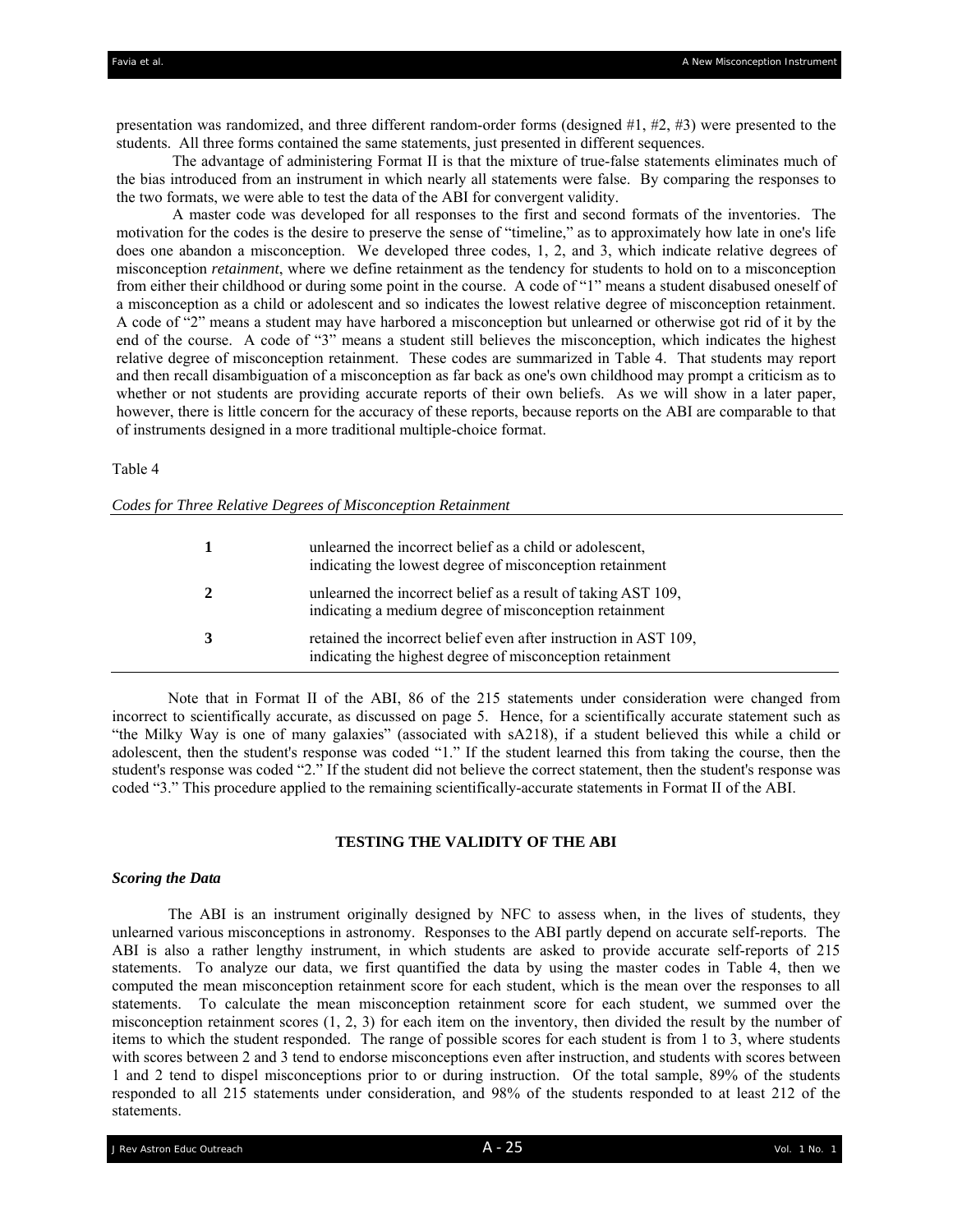To assess the relative difficulty of the statements, for each statement, we calculated the mean "score" using all of the student responses, already coded as degrees of misconception retainment (Table 4). Statements with a higher overall degree of misconception retainment are associated with misconceptions that are harder to dispel. The overall degree of misconception retainment, for each of the 215 statements, is also reported in Appendix A. Statements with scores between 2 and 3 are associated with misconceptions that are relatively difficult to dispel, and statements with scores between 1 and 2 are associated with misconceptions that are relatively easy to dispel. For example, the overall degree of misconception retainment for sA1, "all of the stars were created at the same time," is 1.60, whereas the overall degree of misconception retainment for sA2, "there are 12 zodiac constellations," is 2.13, indicating that the misconception associated with sA2 is, on average, harder for students to dispel than the misconception associated with sA1.

The histogram in Figure 1 shows the distribution of the misconception retainment scores, presented in Appendix A. The distribution is a continuum from 1, which represents the lowest degree of retainment, to 3, which represents the highest degree of retainment. Misconceptions with retainment scores much closer to 2 than the extremes tend not to be readily dispelled, except through instruction. Examples of such misconceptions are "the Sun is hottest on its surface," with a retainment score of 2.02, and "sunspots are constant fixtures on the Sun," with a retainment score of 1.97. These misconceptions are so close to 2 that they almost equally likely to persist until one is instructed otherwise.



#### *Effect of Statement Presentation Order*

*Figure 1.* Distribution of misconception persistence scores ("retainment"). Average is  $1.88$ ,  $SD = .266$ .

We introduced Format II of the inventory (the directions of which are in Table 3) to address criticisms regarding statement presentation order. In the Spring 2013 semester, of the three different orders of statements, 42 students received form #1, 43 students received form #2, and 41 students received form #3. In the Fall 2013 semester, 36 students received form #1, 36 students received form #2, and 38 students received form #3. If presentation order plays a significant influence on the responses to the ABI, then one form would have significantly different responses, either for a particularly topic of the ABI or for the entire instrument, than other forms.

To discern whether or not any of the three forms had significantly different scores from the others, we performed independent ANalysis Of VAriance (ANOVA) tests on the three different random orders, *for each topic of the ABI*. The scores under consideration consist of the overall degree of misconception retainment, per student, averaged over the items for each individual topic of the ABI. For our analyses, the topics of the ABI are treated independently and are *not* combined together, so that one ANOVA test is performed per topic, within each semester. According to French, Macedo, Poulsen, Waterson, and Yu (2008), ANOVA "tests for the difference in means between two or more groups" (p. 1), while Multivariate ANalysis Of VAriance (MANOVA) considers two or more *dependent* variables to quantify the difference in means. For the purpose of our analyses, each topic of the ABI is treated independently, and, for each topic, we consider only one variable, the overall degree of misconception retainment, averaged over exclusively the items within it. Therefore, we have elected to conduct ANOVA tests on our data.

We now briefly describe a few important statistical parameters regarding the ANOVA test. The Levene statistic, *W*, measures the deviation in the homogeneity of variances in the scores and is considered a relatively robust statistic compared to similar statistics (Borkowski, 2014; Hole, 2013). Associated with the Levene statistic is the significance  $p_V$  in the differences in the variances, which represents how often one would obtain a value of at least *W* for the Levene statistic by chance. The *F*-ratio is the ratio of the variance of the scores between groups vs. the variance of the scores within groups. Associated with the  $F$ -ratio is the usual  $p$  statistic, which explicitly determines if the means among the groups are significantly different from each other. Values of  $p < .05$  are considered statistically significant and are marked with an asterisk (\*). These values are significant, because they indicate that there is at least a one in 20 chance of being incorrect when drawing the conclusion that the means are significantly different. Because of the number of univariate comparisons (18 in total, with nine topics for each semester, see Table 5), there is naturally the possibility that one test result may be statistically significant by chance. To employ a less-conservative *p* value, one may apply a Bonferroni correction (Bland & Altman, 1995), which is an adjustment for the *p v*alue based on the number of tests. For a single univariate test, we set the cutoff at .05, whereas for *K* tests, a statistically significant result on a test would occur if  $p < .05/K$ , according to the Bonferroni correction.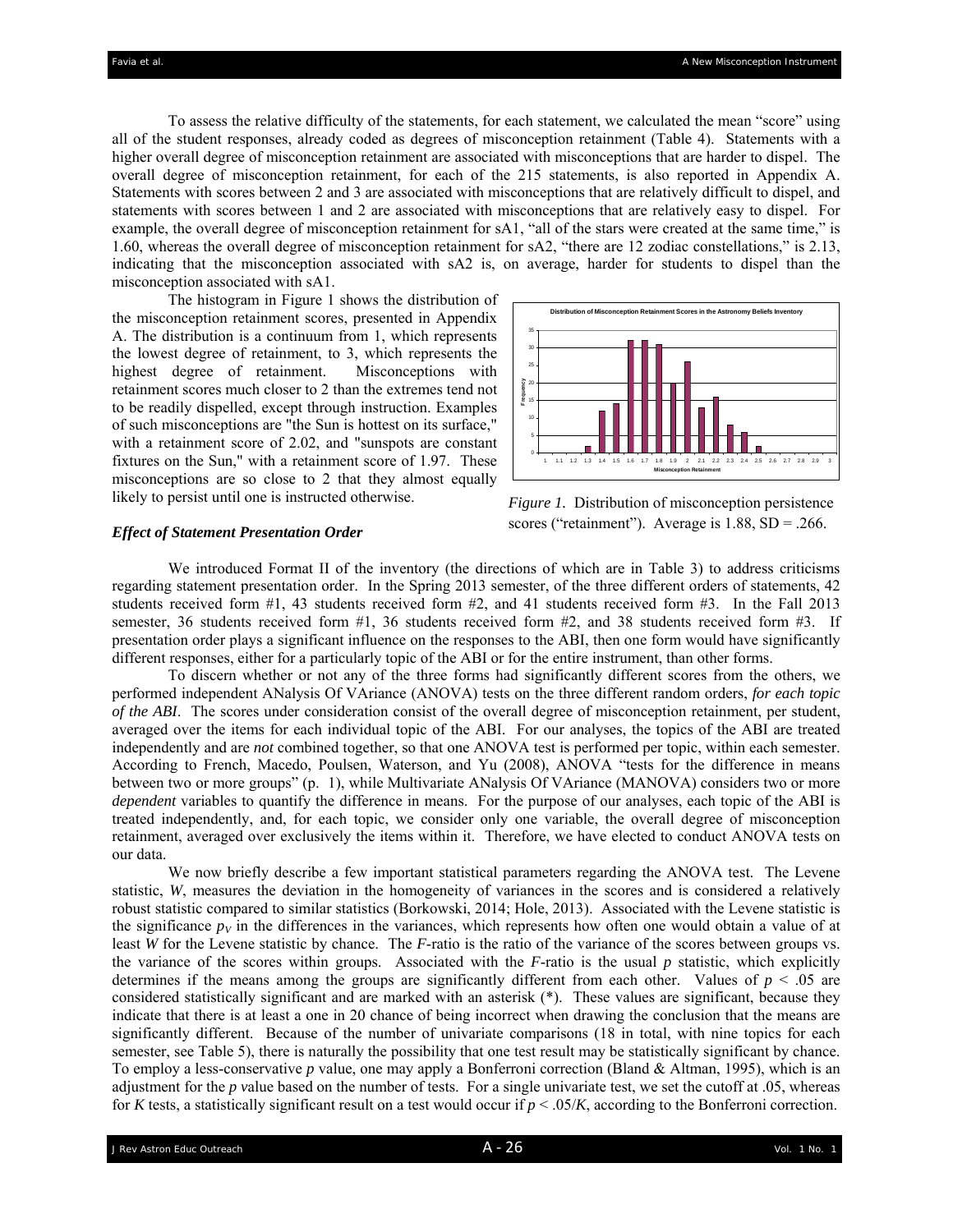An additional statistic, however, is needed to assess the tendency to obtain a significant result given the limitation of the available sample size (Walker, 1985, pp. 348-349). The magnitude of the difference among the means for each group, relative to the overall variation in the data, is called the effect size. A small effect size represents a significant effect that is more likely to be detected with a larger sample size, whereas a large effect size represents a significant effect that is relatively easy to detect even with a smaller sample size. Note that one does not actually need a significant result to calculate the effect size. In an ANOVA test, several measures are used to calculate the effect size (Becker, 2000; Cohen, 1988), of which  $\eta^2$  and  $\omega^2$  are summarized here. A common estimation of the effect size is given by  $\eta^2$  equaling  $SS_{Between}$  /  $SS_{Total}$  where  $SS_{Between}$  is the sum of squares between individual groups,  $SS<sub>Within</sub>$  is the sum of squares within the groups, and  $SS<sub>Total</sub>$  is the sum of these quantities. The estimate  $\eta^2$  of the effect size is considered small for  $0.010 < \eta^2 \le 0.059$ , medium for  $0.059 < \eta^2 \le 0.138$ , and large for  $\eta^2 > 0.138$ . Because  $\eta^2$  measures only the sample and not the actual population, one accounts for variation within groups to minimize the bias in the estimator. The revised estimator  $\omega^2$  of the effect size is given by

$$
\omega^2 = \frac{SS_{Between} - df_{Between} \times MS_{Within}}{SS_{Total} + MS_{Within}}
$$
 where 
$$
MS_{Within} = \left(\frac{SS_{Within}}{df_{Within}}\right)
$$

is the mean square of the data within groups, and *df* is the degrees of freedom. We report both  $\eta^2$  and  $\omega^2$  to estimate effect sizes as appropriate. It is possible that, for some not statistically significant results,  $\omega^2$  may become negative, which essentially means that the effect size is negligibly small.

### Table 5

*Significance of Differences Among the Three Random Sequences of ABI Statements, with Terms as Defined in the Text* 

|                           |      | Spring 2013  |       |             |           |                  |          |            |  |
|---------------------------|------|--------------|-------|-------------|-----------|------------------|----------|------------|--|
| ABI Topic                 | Mean | Std.<br>Dev. | W     | $p_{\rm V}$ | F(2, 123) | $\boldsymbol{p}$ | $\eta^2$ | $\omega^2$ |  |
| <b>Stars</b>              | 1.93 | 0.25         | 0.474 | .624        | 1.403     | .250             | .022     | .006       |  |
| Solar System              | 1.86 | 0.32         | 1.261 | .287        | 3.048     | .051             | .047     | .032       |  |
| Moon                      | 1.79 | 0.28         | 0.367 | .693        | 3.935     | $.022*$          | .060     | .044       |  |
| <b>Three Planets</b>      | 1.81 | 0.32         | 0.669 | .514        | 1.450     | .239             | .023     | .007       |  |
| Earth                     | 1.92 | 0.27         | 0.782 | .460        | 1.320     | .271             | .021     | .005       |  |
| Sun                       | 2.00 | 0.27         | 0.657 | .520        | 3.026     | .052             | .047     | .031       |  |
| Galaxies                  | 1.83 | 0.32         | 1.994 | .141        | 1.929     | .150             | .030     | .015       |  |
| <b>Black Holes</b>        | 2.01 | 0.29         | 0.944 | .392        | 1.990     | .141             | .031     | .015       |  |
| General Astrophysics      | 2.10 | 0.25         | 0.046 | .955        | 1.528     | .221             | .024     | .008       |  |
| <b>All 215 Statements</b> | 1.91 | 0.25         | 0.625 | .537        | 2.567     | .081             | .040     | .024       |  |

|                           |      | Fall 2013 |       |             |           |                  |          |            |
|---------------------------|------|-----------|-------|-------------|-----------|------------------|----------|------------|
| ABI Topic                 | Mean | Std. Dev. | W     | $p_{\rm V}$ | F(2, 107) | $\boldsymbol{p}$ | $\eta^2$ | $\omega^2$ |
| <b>Stars</b>              | 1.93 | 0.26      | 0.107 | .898        | 0.036     | .965             | .001     | $-.018$    |
| Solar System              | 1.87 | 0.30      | 1.744 | .180        | 0.450     | .639             | .008     | $-.010$    |
| Moon                      | 1.81 | 0.29      | 0.353 | .704        | 0.279     | .757             | .005     | $-.013$    |
| <b>Three Planets</b>      | 1.77 | 0.33      | 0.522 | .595        | 0.706     | .496             | .013     | $-.005$    |
| Earth                     | 1.88 | 0.26      | 0.306 | .737        | 0.065     | .937             | .001     | $-.017$    |
| Sun                       | 2.00 | 0.25      | 1.199 | .305        | 0.244     | .784             | .005     | .003       |
| Galaxies                  | 1.82 | 0.35      | 0.313 | .732        | 0.001     | .999             | .000     | $-.019$    |
| <b>Black Holes</b>        | 2.10 | 0.30      | 0.065 | .937        | 0.094     | .910             | .002     | $-.017$    |
| General Astrophysics      | 2.07 | 0.26      | 0.816 | .445        | 0.526     | .593             | .001     | $-.009$    |
| <b>All 215 Statements</b> | 1.91 | 0.25      | 0.126 | .882        | 0.102     | .903             | .002     | $-0.017$   |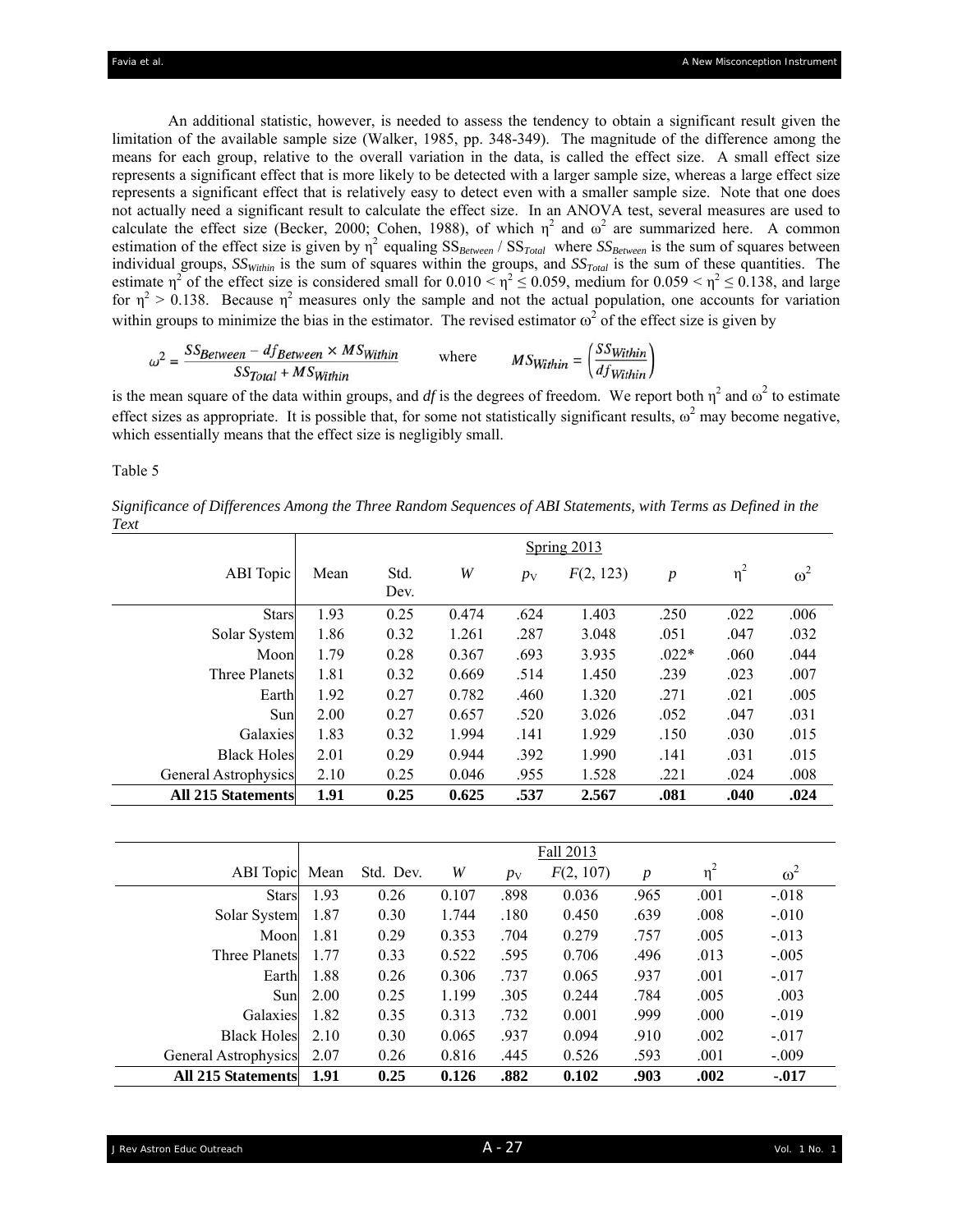Having outlined the statistical variables, we are now ready to present our results. Table 5 presents the significance of differences in overall degree of misconception retainment for each of the three forms, in the Spring 2013 and Fall 2013 semesters. Included in Table 5 are the mean (and associated standard deviation) of misconception retainment for each topic, the Levene statistic *W*, the significance of the difference in variances  $p_V$ among groups, the F-ratio, the significance of the difference in means among groups, and the effect sizes as estimated by  $\eta^2$  and  $\omega^2$ . Note that the section labeled Three Planets combines all statements pertaining to Venus, Mars, and Saturn, in their respective sections of the inventory (refer to Appendix A). For the Spring 2013 and Fall 2013 semesters, respectively,  $n = 126$ , and  $n = 110$ . The range of all possible scores is from 1-3 for all tests.

With regard to the data for both the Spring 2013 and Fall 2013 semesters, Table 5 shows that there were generally no statistically significant differences in the ABI scores among the three forms, indicating that the order of statement presentation had no significant influence on student responses. Only on form #1 in the Spring 2013 semester did students report having a marginally higher degree of misconception endorsement than on forms #2 and #3 for that semester. Because we are using independent univariate tests, however, we do not see the *p* value of .022 to be significant in the context of the Bonferroni correction.

## *Effect of Fatigue*

Students typically spend between one and one and a half hours responding to all 235 items (or 267 items in the case of the Fall 2009 semester), raising the question that student fatigue, at some point during the response process, may sacrifice the validity of responses provided by the students thereafter. If so, then responses to the ABI ought to become less meaningful in the later sections, and this can be tested, since the correlations between earlier and later items would be low. We used data from all of the original 235 statements in the inventories administered to the students in the Spring 2013 and Fall 2013 semesters. We calculated two mean misconception retainment scores: one for each of the first and second halves of the inventories (respectfully, 118 and 117 statements), as presented to the students. Since the three forms contain statements in essentially random orders, the scores on the first and second halves are expected to be well correlated, except if fatigue interferes with the response process. We also report the coefficient of determination (or  $r^2$ , where  $r$  is the correlation coefficient). The coefficient of determination gives a more meaningful interpretation of correlations between variables, because  $r^2$  reports the total variation in one variable that can be explained (or accounted for) by variation in the other (Taylor, 1990). We further report the degrees of freedom, *df*, which is one less than the number of subjects, per semester. Individual scores range from 1-3 for all tests. For the Spring 2013 semester, where  $n = 126$ , we report summary statistics for the first half ( $M = 1.88$ ,  $SD = 0.26$ ) and the second half ( $M = 1.95$ ,  $SD = 0.26$ ). For the Fall 2013 semester, where *n*  $= 110$ , we analogously report summary statistics for the first half ( $M = 1.87$ ,  $SD = 0.25$ ) and the second half ( $M = 1.87$ ) 1.96,  $SD = 0.26$ ). The correlations between the first and second halves are .772 ( $r^2 = .59$ ,  $df = 125$ ,  $p < .0005$ ) for the Spring 2013 semester and .864 ( $r^2$  = .74,  $df$  = 109,  $p$  < .0005) for the Fall 2013 semester. On the basis of this analysis, there is no evidence that students respond differently between the first and second halves of the inventory, which is consistent with the hypothesis that fatigue does not sacrifice the validity of the data.

As an additional check on the influence of fatigue (if any) on student responses to the inventory, we analyzed the internal consistency of the responses to select topics within the ABI. The internal consistency of a set of data is reported by coefficient alpha (α) (Schmitt, 1996), sometimes referred to as Cronbach's alpha. Coefficient α depends on the number of items in a test. Values of α ≥ .70 represent a group of items with "adequate" internal consistency. Using the original 235 statements, as administered to the students, we calculated  $\alpha$  of the misconception retainment scores from the Spring 2013 and Fall 2013 semesters, separately for the Earth topic, with 37 statements, and the Sun topic, with 32 statements. Since the three formats contain statements in essentially random orders, the internal consistency in scores among the random orders should be essentially the same. For the Spring 2013 semester, we report summary statistics for the Earth topic ( $n = 126$ ,  $M = 1.92$ ,  $SD = 0.27$ ) and the Sun topic ( $n = 126$ ,  $M = 2.00$ ,  $SD = 0.27$ ); these are the same as in Table 5. In the Spring 2013 semester, values of  $\alpha$ ranged from .79 to .84 for the Earth topic and .74 to .81 for the Sun topic. For the Fall 2013 semester, we report summary statistics for the Earth topic ( $n = 110$ ,  $M = 1.88$ ,  $SD = 0.26$ ) and the Sun topic ( $n = 110$ ,  $M = 2.00$ ,  $SD = 1.88$ ,  $SD = 0.26$ ) and the Sun topic ( $n = 110$ ,  $M = 2.00$ ,  $SD = 1.88$ 0.26). In the Fall 2013 semester,  $\alpha$  ranged from .83 to .84 for the Earth topic and .78 to .85 for the Sun topic.

We now briefly interpret the values of the coefficient  $\alpha$ . While  $\alpha$  may seem low given the large number of items per topic, the reader should be aware that statements within each topic of the ABI are associated with a particular factor structure that describes the inter-item correlations. In a forthcoming paper, we subdivide the statements within each topic into various groups determined using factor analysis, which establishes the groups based on highest inter-item correlations. The statements *within* each group exhibit high inter-item correlations; however, inter-item correlations between statements of *different* groups tend to be much lower. These results are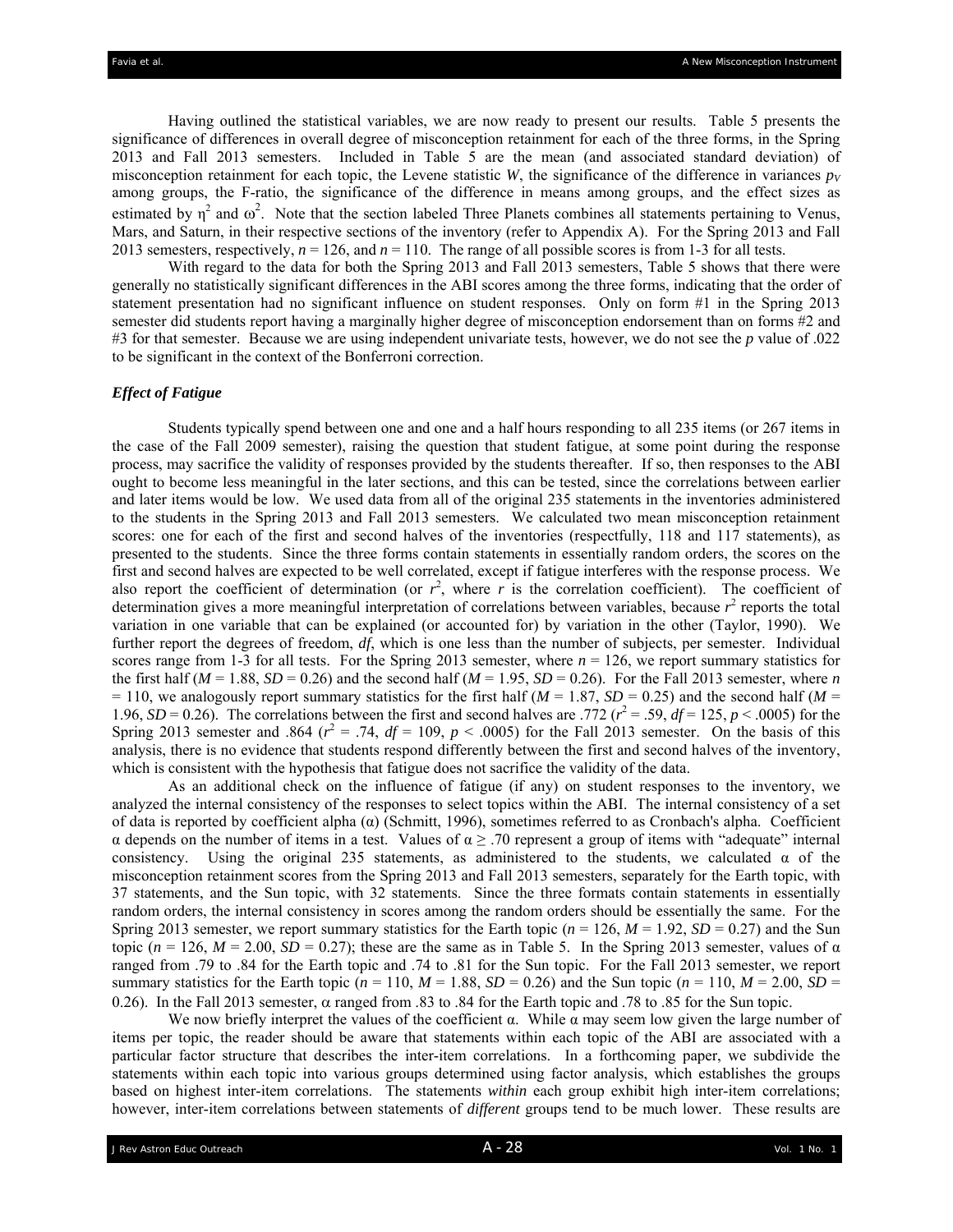consistent with  $\alpha$  to be low for each topic as a whole, since not every item inter-correlates strongly with every other item in the topic. The same is true for all other topics in the ABI. Hence, the reader should not be alarmed by the somewhat low values of α. What is of importance here is that the response data have at least adequate internal consistency. It is thus unlikely that student fatigue would threaten the internal consistency of the inventory data.

#### *Effect of False vs. True Statements*

For each semester, we calculated the fraction of misconceptions endorsed even after instruction in the course. To score the data, we took the ABI statement responses, previously coded as degrees of misconception retainment as described in Table 4, and recoded the data into two categories, one for endorsing the incorrect belief even after instruction, and one for unlearning the incorrect belief anytime before the end of the course. Table 6 presents the mean fraction of incorrect beliefs endorsed even after instruction per semester, and the standard deviation of the mean fraction of incorrect beliefs endorsed.

#### Table 6

| Semester    | Sample Size | Mean Fraction Believed | Std. Dev. | Format |
|-------------|-------------|------------------------|-----------|--------|
| Fall 2009   | 114         | .200                   | .109      |        |
| Fall 2010   | 107         | .173                   | .109      |        |
| Fall 2011   | 91          | .186                   | .109      |        |
| Fall 2012   | 91          | .117                   | .097      |        |
| Spring 2013 | 126         | .275                   | .105      | Н      |
| Fall 2013   | 110         | .252                   | .101      | Н      |

*Mean Fraction of Incorrect Beliefs Endorsed Per Semester, Using All 215 Statements* 

Inspection of the data in Table 6 shows that the values for the Spring 2013 and Fall 2013 semesters, during which Format II was administered, are numerically higher than those of the first four semesters (Fall 2009 to Fall 2012), during which Format I was administered. An ANOVA test confirms that these differences are significant  $(F(1, 637) = 110.4, p < .0005, \eta^2 = .148, \omega^2 = .146)$ , and that there is no violation in the assumption of homogeneity of variances ( $W = 1.953$ ,  $p_V = .163$ ). Hence, the format of the ABI may play a significant role on the overall reported degree of misconception endorsement.

As analyzed thus far, the large variability in the overall reported fraction of misconception endorsement may depend on the ABI format. It turns out, however, that by changing the format of the ABI, *correlations* between misconceptions remain relatively unaffected. In a paper in preparation, we will explicitly outline a method to assess these correlations. In particular, we will show that variability in the overall degree of misconception persistence has no significant influence on the correlations between misconceptions. By showing that the correlations are relatively unaffected, we can propose to group misconceptions together and sequence them in order of their *relative* difficulties, which can be used to produce orders to teach the associated concepts, from easiest to hardest, as defined by their respective mean misconception scores. These will be discussed in future papers as appropriate.

We then measured the effect of any bias from the way in which statements were phrased. To do this, we correlated the mean fraction of misconceptions endorsed in the Spring 2013 and Fall 2013 semesters by preparing two special statement sets: one for the 129 incorrect statements, and one for the 86 correct statements. That is to say, we correlated the fraction of "false" statements endorsed with the fraction of "true" statements rejected (we defined what we mean by "true" and "false" on page A-25). We found that the correlation between endorsement of false statements and the rejection of true statements is .373 ( $r^2$  = .14,  $df$  = 235,  $p$  < .0005). This result is statistically significant, because  $p < .0005$ , and is consistent with the hypothesis that students who reject correct statements are also likely to endorse misconceptions.

While the correlation above measures the strength of the tendency for students to endorse an incorrect statement or reject a true statement, an additional test is necessary to discern whether or not students endorse incorrect statements more so than they reject correct statements. A test is needed, for example, to determine if students are more likely to endorse "Earth's axis is not tilted compared to the ecliptic" than they are likely to reject "Earth's axis is tilted compared to the ecliptic." We thus use a paired-samples *t*-test (Walker, 1985, pp. 320-323) to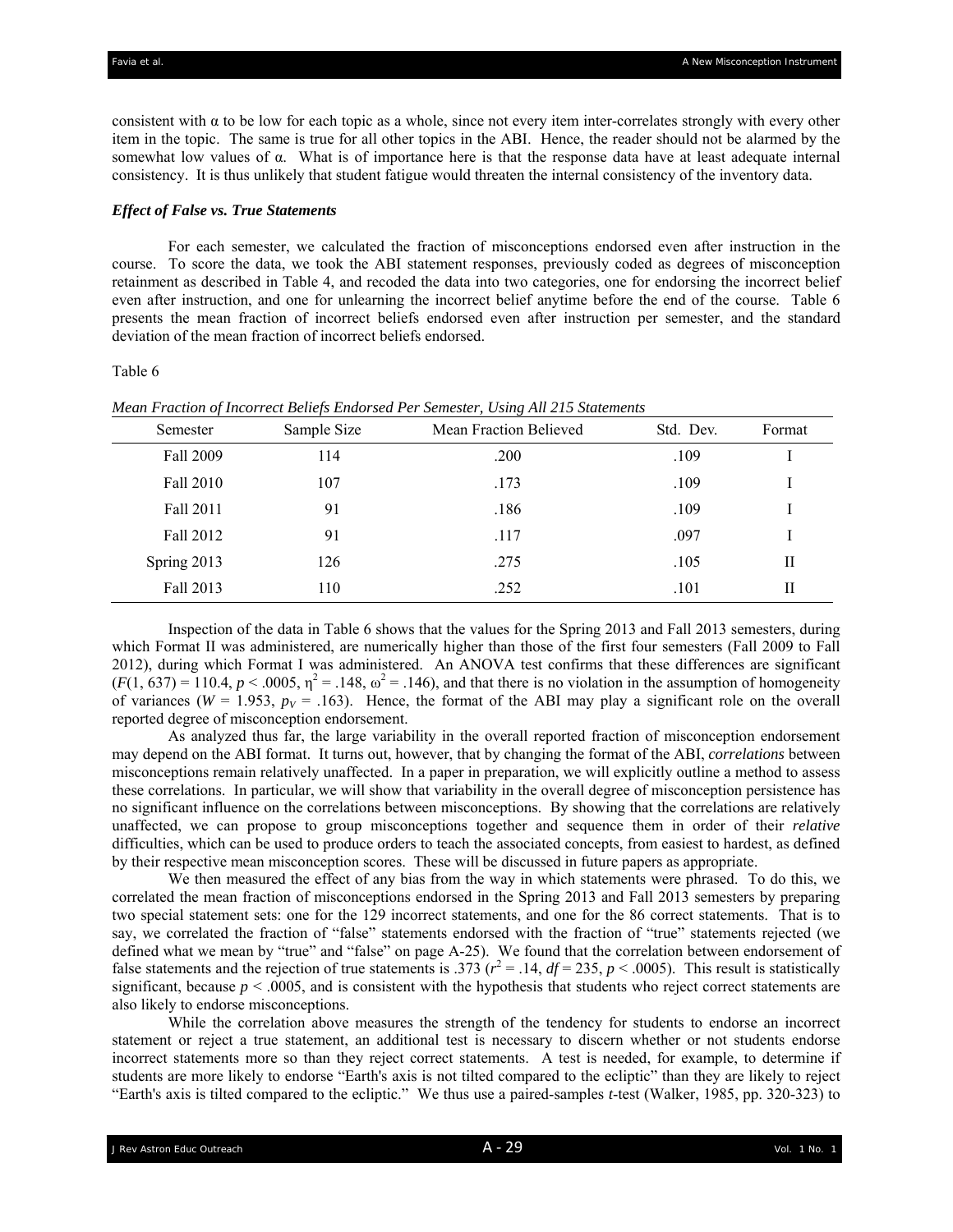compare the mean difference in the fraction of false statements believed vs. fraction of true statements rejected. A paired-samples *t*-test on the data reveals that there is a statistically significant preference for students to endorse misconceptions more so than they reject a true statement  $(df = 235, t = 5.77, p < .0005)$ . This result can be interpreted, for example, to mean that on a true-false-type questionnaire, students would be more likely to endorse the misconception that "Earth's axis is not tilted compared to the ecliptic" more so than they would reject the fact that "Earth's axis is tilted compared to the ecliptic." The paired-samples *t*-test illustrates that *there is a preference for students to endorse misconceptions more so than they reject scientifically-accurate statements*. This result is consistent with the notion that students who take an introductory-level course in astronomy have some tendency to believe what they hear, which suggests that *instructors should spend more time teaching in the context of common false beliefs, rather than simply focus on teaching fact by fact*. In the next section, we provide additional support for this suggestion by testing for differences in the fractions of misconceptions endorsed between the Spring 2013 and Fall 2013 semesters.

### *Effect of Teaching Pedagogy*

Between the Spring 2013 and Fall 2013 semesters, two different teaching pedagogies were employed, as outlined in the Method section. To examine the influence of teaching pedagogy on the endorsement of incorrect statements or rejection of scientifically-accurate statements, we first performed an ANOVA test, using data from the 129 incorrect statements, by comparing the fraction of incorrect statements believed between the Spring 2013 and Fall 2013 semesters. We present summary statistics on the fraction of incorrect statements believed in the Spring 2013 semester (*n* = 126, *M* = .302, *SD* = .136) and the Fall 2013 semester (*n* = 110, *M* = .264, *SD* = .140). The variances in the mean fractions of misconceptions endorsed between the two semesters were not significantly different from each other ( $W = 0.131$ ,  $p_V = .717$ ). We found that the difference of incorrect statements believed between the Spring 2013 and Fall 2013 semesters is statistically significant  $(F(1, 234) = 4.56, p = .034, \eta^2 = .019, \omega^2$ = .015). This result is consistent with the hypothesis that *addressing misconceptions is more effective in enabling students to reduce the number of misconceptions they endorse*. The implication is that one can get a student to confront their own misinformation more effectively by teaching why the misinformation is wrong. We note, however, that the effect size is small, in the sense described in the prior section. To be clear, the small effect size does *not* discourage instruction that addresses misconceptions in *small* classroom settings. Instead, the small effect size suggests that if a researcher was to administer the ABI in two small classroom settings, each with a different instructor and pedagogy, the researcher may not obtain a statistically significant result, because the sample size may not be large enough.

For our second ANOVA test, we used a separate data set consisting of the fraction of misconceptions endorsed, associated with 86 scientifically-accurate statements, between the Spring 2013 and Fall 2013 semesters. (Because both ANOVA tests use a different data set, they are independent of each other, so a MANOVA test is unnecessary.) We present summary statistics on the fraction of scientifically-accurate statements rejected in the Spring 2013 semester ( $n = 126$ ,  $M = .233$ ,  $SD = .098$ ) and the Fall 2013 semester ( $n = 110$ ,  $M = .234$ ,  $SD = .088$ ). The variances in the mean fractions of scientifically-accurate statements rejected between the two semesters were not significantly different from each other ( $W = 2.127$ ,  $p_V = .146$ ). We found that the difference in the fraction of endorsed misconceptions associated with scientifically-accurate statements is not at all statistically significant, i.e.  $F(1, 234) = 0.001$ ,  $p = .98$ ,  $\eta^2 = .000$ ,  $\omega^2 < 0$ . This result indicates that there is no evidence to suggest that either teaching pedagogy is necessarily better than the other at helping students to learn the *correct* information. The implication is that from the standpoint of teaching strictly factual information, one does not need to spend extra time teaching in the context of misconceptions, but may simply present the information as usual.

#### *Effect of Statement Wording*

In the Fall 2009 to Fall 2011 semesters, students were encouraged to provide written feedback to the statements in the ABI which they thought were incorrect. The written feedback provides some quantitative assessment of the validity of the ABI as an instrument for assessing misconception endorsement. Namely, the feedback provides measures of:

- 1. the consistency between the misconception retainment codes (1, 2, 3) and the context of the written responses,
- 2. the consistency between the statement wording and its interpretation, and
- 3. whether or not the written feedback is an incorrect "correction" to the misconception.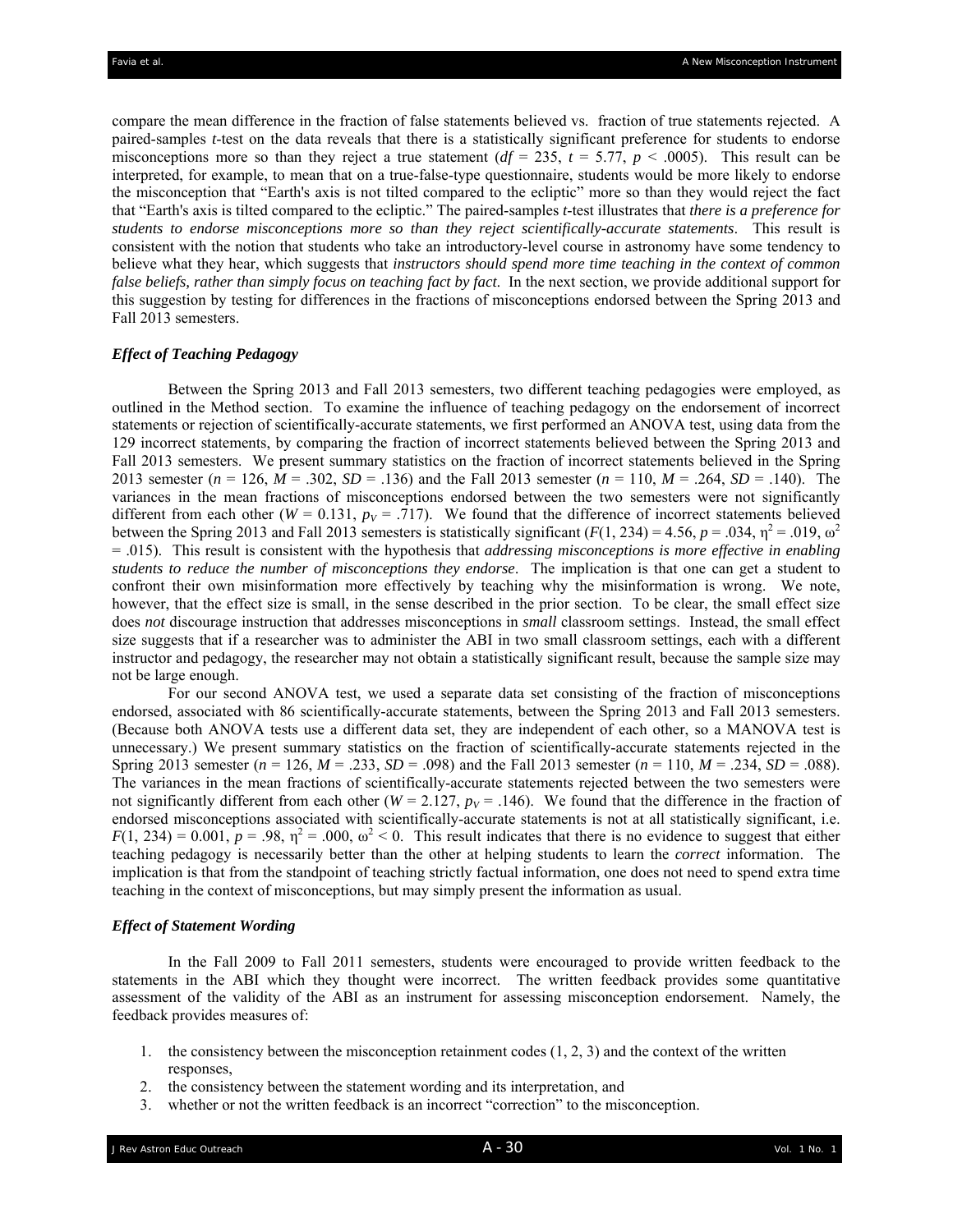For this analysis, we chose to look at responses in the Fall 2010 semester to the following five statements (in response to discussions with colleagues who study physics education, here at the University of Maine): sA68, "we do not have telescopes in space," sA172, "Saturn's rings are solid," sA189, "the Sun is the brightest star in universe," sA226, "the galaxies are randomly distributed," and sA263, "astronomical ideas of mass, distance, and temperature of planets are all speculative." From the written feedback, we determined, for each statement, "% Wrong Code," which is the percent of those *n* students whose written feedback is inconsistent with the response code (as determined by the bubble filled on the Scantron sheet), "% Misinterpreted," which is the percent of those *n* students whose written feedback indicates a misinterpretation of the statement itself, and "% Incorrect," which is the percent of those *n* students whose written feedback is an incorrect statement. An example of a wrong code is if a student endorses a misconception but indicates a retainment score of "1" or "2." An example of a misinterpreted statement would be if a student endorses that Saturn's rings are solid, but then writes "transparent." An example of incorrect feedback would be if a student rejects that the Sun is the brightest star in the universe, but then writes "Polaris is the brightest star." Table 7 presents an examination of written feedback to each of the five statements, where *n* is the number of students who provided written feedback.

#### Table 7

*Examination of Written Feedback to Five Statements of the ABI* 

| <b>Statement</b> | n  | % Wrong Code | % Misinterpreted | $%$ Incorrect |
|------------------|----|--------------|------------------|---------------|
| sA68             | 77 | 2.6          | $0.0\,$          | $0.0\,$       |
| sA172            | 84 |              | 1.2              | 0.0           |
| sA189            | 78 | 0.0          | $0.0\,$          | 7.8           |
| sA226            | 49 | 8.7          | 2.2              | 30.4          |
| sA263            | 54 | $0.0\,$      | , 9              | 0.0           |

Table 7 shows that students mistakenly fill in an incorrect bubble between 0% and 9% of the time. Table 7 further shows that students misinterpret statements in the ABI only about 0% to 2% of the time. Hence, the frequency of either incorrect responses or statement misinterpretation at the end of the course is of relatively minor concern. It is worth clarifying that these results do *not* quantify the extent to which student recollections are consistent. A detailed analysis of recollection consistency will be presented in our next paper. Of the feedback that we had available to us, according to Table 7, we found that sA226, "the galaxies are randomly distributed," is the most likely statement of the group to be associated with incorrect response codes (8.7%) and incorrect "corrections" (30.4%). Many of the incorrect "corrections" mentioned that galaxies are evenly distributed on the sky. Given that sA226 has the fourth highest degree of misconception endorsement in the ABI, our results for sA226 tentatively suggest that students are less likely to provide an accurate statement correction to the very hardest items in the ABI, compared to easier items.

## *Discussion*

We performed a series of tests on the validity of the data in the ABI. From our examination, we have determined the following:

- 1. The presentation order of statements in the ABI has no significant influence on students' self-reports.
- 2. The effect of fatigue in the process of completing the ABI has no significant influence on students' selfreports. Hence, the interested researcher need not concern oneself with the high number of ABI statements.
- 3. Students taking an introductory-level course in astronomy may be more likely to endorse a misconception than they are likely to reject a scientifically-accurate statement.
- 4. The change in the format of the ABI due to the rephrasing of about two-fifths of the statements may cause a significant increase in the overall reported fraction of misconceptions endorsed.
- 5. There is a statistically significant reduction in incorrect beliefs endorsed after instruction by teaching to students in the context of their misconceptions, instead of teaching using conventional fact-oriented lecture.
- 6. There are no significant issues with statement misinterpretation or incorrect response codes to the associated statements. However, there may be a higher tendency for students to provide incorrect feedback to only the very hardest items in the ABI.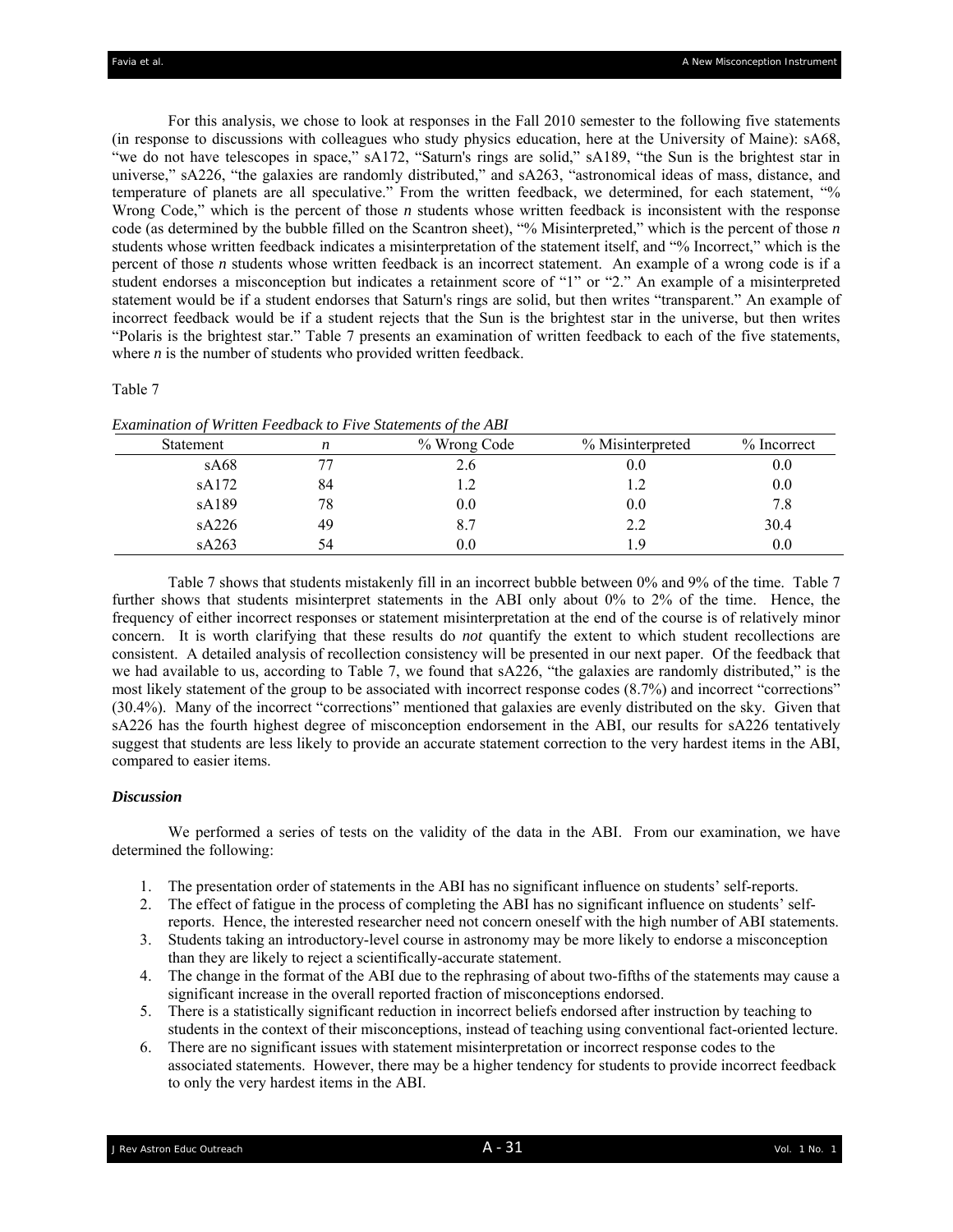From the standpoint of astronomy education, the ABI presents a lot of promise, in that it can directly probe misconceptions held by students and give meaningful insights as to the persistence of misconceptions. We have determined that the data in the ABI displays convergent validity, which further suggests that there is merit in using the ABI as a tool for studying misconceptions. In our next paper, we intend to show that the tendency for one's own recollection to be inconsistent is comparable to inconsistent responses on multiple-choice tests in a longitudinal context, which suggests that the ABI is of comparable validity to multiple-choice tests.

## **CONCLUSION**

We have introduced a new instrument consisting of a comprehensive inventory of misconceptions held by college students taking an introductory-level course in astronomy. The instrument directly probes whether or not a student believes any of the misconceptions. We find that the instrument is *not* biased in terms of the order of statement presentation or its relatively long length. It would be instructive to see how teaching in the context of misconceptions held by the students improves their grades compared to more traditional teaching.

This concludes the first paper in our series. In future papers, we will examine the consistency of student recollections of their own past beliefs; present the theoretical background for principal components analysis, a technique for identifying groups of correlated misconceptions, as the technique applies to our overall project; clarify the extent to which semester-to-semester variability in misconception endorsement influences *correlations* between misconceptions, and we will address the concern that the correlations are not significantly affected by the persemester variability in misconception endorsement. In subsequent papers in the series, we will also construct groups of topics from the misconceptions and propose an optimal sequence to teach concepts within individual topics in astronomy.

### **REFERENCES**

- Anderson, C. W., & Smith, E. L. (1988). *Children's conceptions of light and color: Understanding the role of unseen rays* (Tech. Rep. No. 166). East Lansing, MI: Michigan State University, College of Education, Institute for Research on Teaching, Res. Series.
- Bailey, J. M., Prather, E. E., Johnson, B., & Slater, T. F. (2009). College students' preinstructional ideas about stars and star formation. *Astronomy Education Review*, *8*, 010110.
- Becker, L. A. (1999). *Measures of Effect Size (Strength of Association)*. Retrieved May 10, 2014, http://www.uccs.edu/lbecker/glm\_effectsize.html .
- Bland, J. M. & Altman, D. G. (1995). Multiple significance tests: The Bonferroni method. *British Medical Journal*, *310*(6973), 170.
- Borkowski, J. (2014). *Tests for homogeneity of variance*. Retrieved January 25, 2014, http://www.math.montana.edu/~jobo/st541/sec2e.pdf.
- Brewin, C. R., Andrews, B., & Gotlib, I. H. (1993). Psychopathology and early experience: A reappraisal of retrospective reports. *Psychological Bulletin*, *113*(1), pp. 82-98.
- Clark, R. E., Kirschner, P. A., & Sweller, J. (2012). Putting students on the path to learning. *American Educator*, 6-11.
- Cohen, J. (1998). *Statistical power analysis for the behavioral sciences* (2nd ed.). Hillsdale, N.J.: L. Elrbaum Associates.
- Comins, N. F. (2001). *Heavenly errors: Misconceptions about the real nature of the universe*. New York: Columbia University Press.
- Comins, N. F. (2014). *Heavenly errors*. Retrieved January 24, 2014, http://www.physics.umaine.edu/ncomins/ .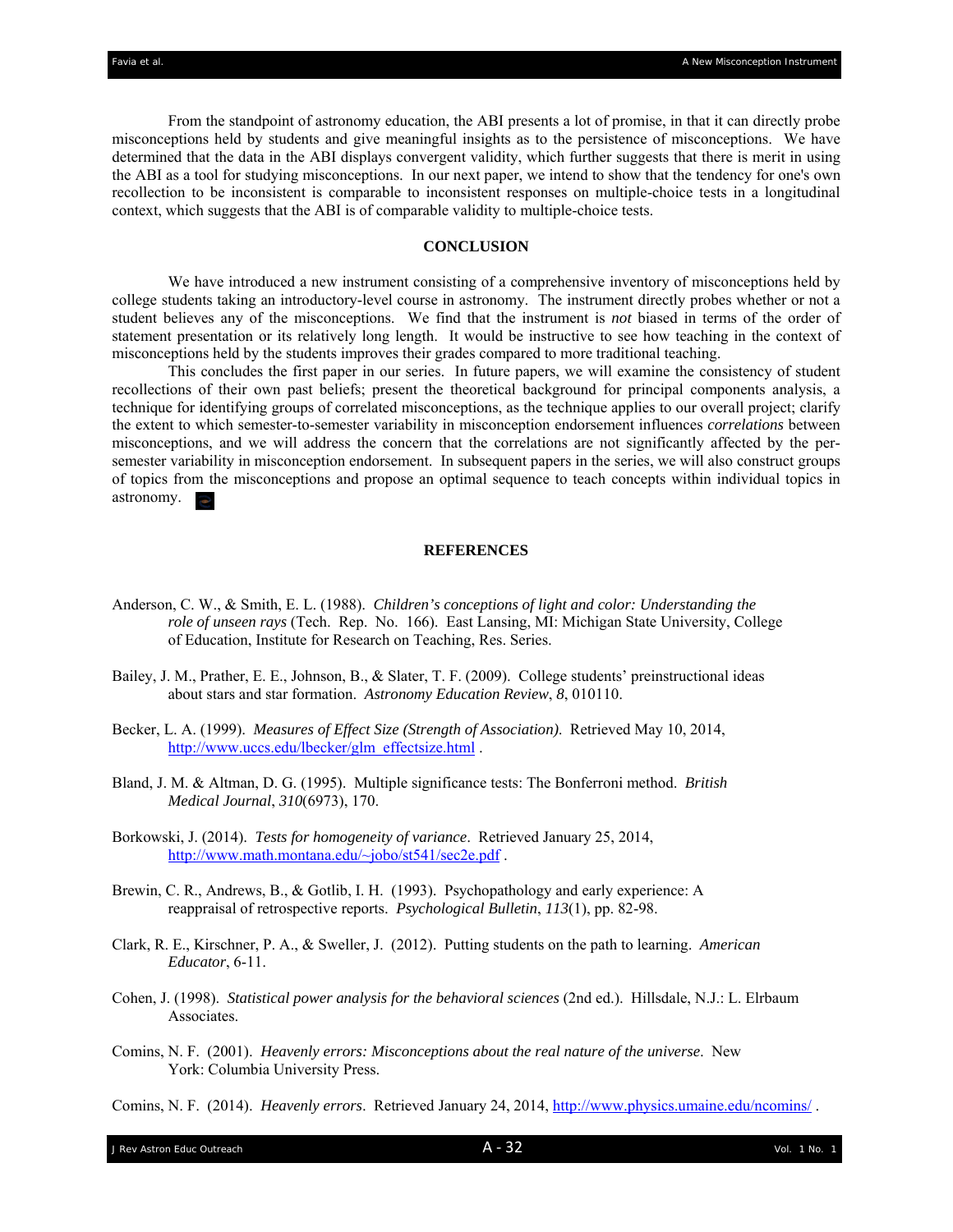- diSessa, A. A. (1982). Unlearning Aristotelian physics: A study of knowledge based learning. *Cognitive Science*, *6*, 37-75.
- Flavell, J. H., Green, F. L., & Flavell, E. R. (1986). Development of knowledge about the appearance reality distinction. *Monographs of the Society for Research in Child Development*, *51*(1), 1-87.
- French, A., Macedo, M., Poulsen, J., Waterson, T. & Yu, A. (2008). *Multivariate Analysis of Variance (MANOVA)*. Retrieved May 9, 2014, http://userwww.sfsu.edu/efc/classes/biol710/manova/MANOVAnewest.pdf .
- Henry, B., Moffitt, T. E., Caspi, A., Langley, J., & Silva, P. A. (1994). On the 'remembrance of things past': A longitudinal evaluation of the retrospective method. *Psychological Assessment*, *6*, 92-101.
- Hole, G. (2013). *Testing for homogeneity of variance with Hartley's Fmax test*. Retrieved January 25, 2014, http://www.sussex.ac.uk/Users/grahamh/RM1web/ Testing%20for%20homogeneity%20 of%20variance.pdf .
- Kempton, W. (1987). Two theories of home heat control. In D. Holland & N. Quinn (Eds.), *Cultural models in language and thought* (pp. 222-242). Cambridge: Cambridge University Press.
- Lombardi, D., Sinatra, G. M., and Nussbaum, E. M. (2013). Plausibility reappraisals and shifts in middle school students' climate change conceptions. *Learning and Instruction*, *27*, 50-62.
- LoPresto, M. C., & Murrell, S. R. (2011). An astronomical misconceptions survey. *Journal of College Science Teaching*, *40*(5), 14-23.
- Olson, J. M., & Cal, A. V. (1984). Source credibility, attitudes, and the recall of past behaviors.  *European Journal of Social Psychology*, *14*, 203-210.
- Posner, G. J., Strike, K. A., & Hewson, P. W. (1982). Accommodation of a scientific conception: Toward a theory of conceptual change. *Science Education*, *66*(2), 211-227.
- Prather, E. E., & Brissenden, G. (2009). Clickers as data gathering tools and students: Attitudes, motivations, and beliefs on their use in this application. *Astronomy Education Review*, *8*, 010103.
- Prather, E. E., Slater, T. F., Adams, J. P., Bailey, J. M., Jones, L. V., and Dostal, J A. (2004). Research on a lecture-tutorial approach to teaching introductory astronomy for non-science majors. *Astronomy Education Review*, *3*, 122-136.
- Sadler, P. M. (1998). Psychometric models of student conceptions in science: Reconciling qualitative studies and distractor-driven assessment instruments. *Journal of Research in Science Teaching*, *35*(3), 265-296.
- Sadler, P. M., Coyle, H., Miller, J. L., Cook-Smith, N., Dussault, M., & Gould, R. R. (2010). The Astronomy and Space Science Concept Inventory: Development and validation of assessment instruments aligned with the K-12 National Science Standards. *Astronomy Education Review*, *8*, 010111.
- Schmitt, N. (1996). Uses and abuses of coefficient alpha. *Psychological Assessment*, 8(4), 350-353.
- Taylor, R. (1990). Interpretation of the correlation coefficient: A basic review. *Journal of Diagnostic Medical Sonography*, *1*, 35-39.
- Vosniadou, S. (1994). Capturing and modeling the process of conceptual change. *Learning and Instruction*, *4*, 45-69.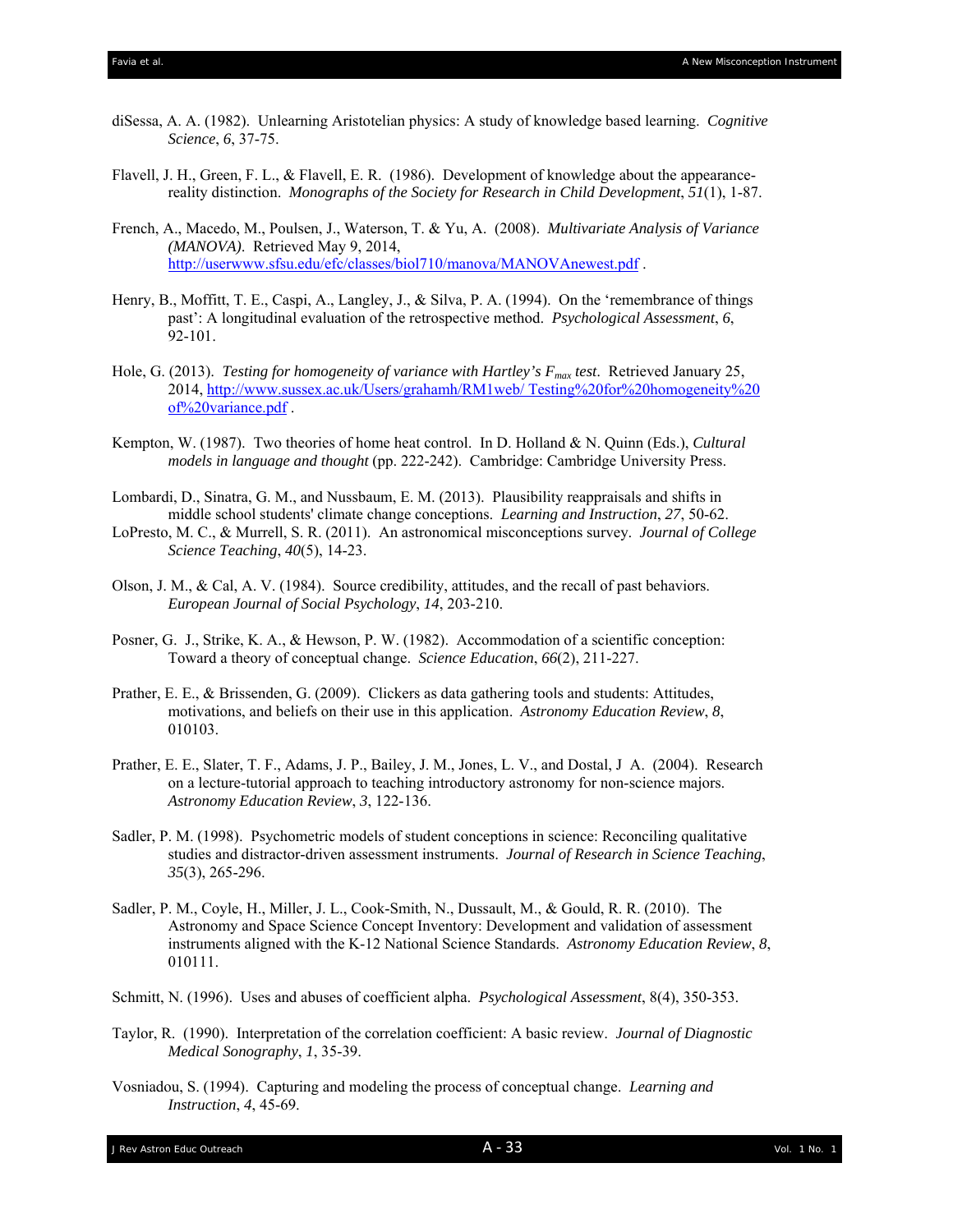- Vosniadou, S., & Brewer, W. F. (1992). Mental models of the Earth: A study of conceptual change in childhood. *Cognitive Psychology*, *24*, 535-585.
- Vosniadou, S., Vamvakoussi, X., & Skopeliti, I. (2008). The framework theory approach to the problem of conceptual change. In S. Vosniadou (Ed.), *International handbook of research on conceptual change* (pp. 3-34). New York: Routledge.
- Walker, J. T. (1985). *Using statistics for psychological research: An introduction*. New York: CBS College Publishing.
- Wallace, C. S., Prather, E. E., & Duncan, D. K. (2011). A study of general education astronomy students' understandings of cosmology. Part I. Development and validation of four conceptual cosmology surveys. *Astronomy Education Review*, *10*, 010106.
- White, B. Y. (1982). Sources of difficulty in understanding Newtonian dynamics. *Cognitive Science*, *7*, 41-65.

Andrej Favia recently completed his Ph.D. at the University of Maine, Orono, ME. He is the communicating author and can be reached at mailto:Andrej.Favia@umit.maine.edu .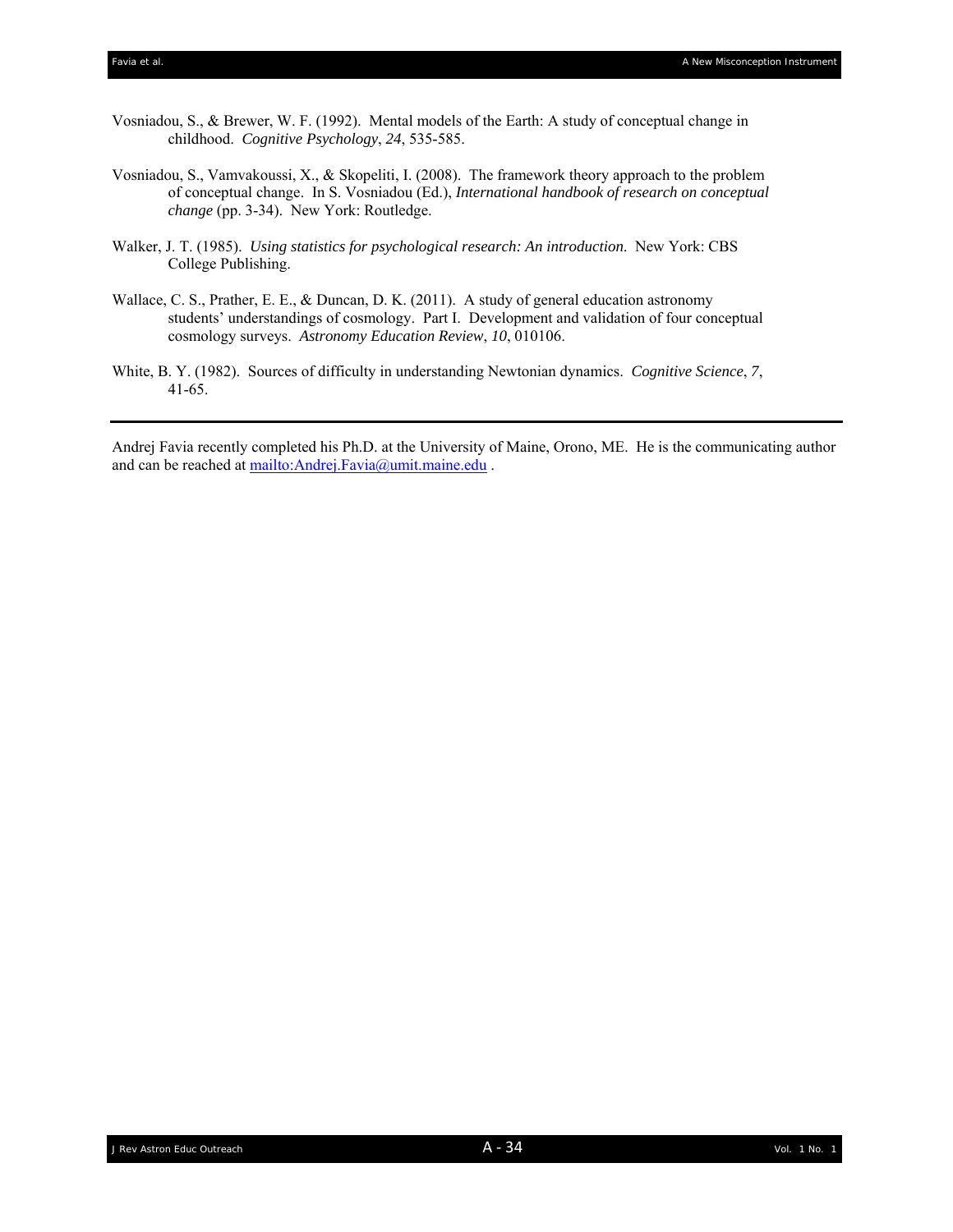## **APPENDIX A**

## **THE 215 STATEMENTS OF THE STUDY AND THEIR MEAN MISCONCEPTION RETAINMENT SCORE FROM FALL 2009 TO FALL 2013**

|                  |                  | Stars:                                                                             |      |
|------------------|------------------|------------------------------------------------------------------------------------|------|
| $\mathbf{1}$     | sA1              | all of the stars were created at the same time                                     | 1.60 |
| $\boldsymbol{2}$ | sA <sub>2</sub>  | there are 12 zodiac constellations                                                 | 2.13 |
| 3                | sA3              | all of the stars are about as far away from the Earth as the Moon                  | 1.62 |
| $\overline{4}$   | sA4              | all stars are white                                                                | 1.52 |
| 5                | sA5              | the constellations are only the stars we connect to make patterns                  | 2.28 |
| 6                | sA6              | we are looking at stars as they are now                                            | 1.66 |
| 7                | sA7              | stars actually twinkle --- change brightness                                       | 2.02 |
| $8\,$            | sA8              | the north star is the brightest star in the sky                                    | 2.03 |
| 9                | sA9              | stars have spokes                                                                  | 1.90 |
| 10               | sA10             | all stars have planets                                                             | 1.80 |
| 11               | sA11             | stars last forever                                                                 | 1.48 |
| 12               | sA12             | the brighter a star is, the hotter it is                                           | 2.33 |
| 13               | sA13             | all stars are evenly distributed on the celestial sphere                           | 1.89 |
| 14               | sA14             | all stars are the same distance from the Earth                                     | 1.45 |
| 15               | sA15             | all stars have same color and size                                                 | 1.48 |
| 16               | sA <sub>16</sub> | pulsars are pulsating stars                                                        | 2.36 |
| 17               | sA17             | all stars are smaller than the Sun                                                 | 1.62 |
| 18               | sA18             | the galaxy, solar system and universe are the same things                          | 1.46 |
| 19               | sA20             | stars just existed --- they don't make energy or change size or color              | 1.65 |
| 20               | sA21             | all stars end up as white dwarves                                                  | 2.04 |
| 21               | sA22             | all stars are stationary --- fixed on the celestial sphere                         | 1.92 |
| 22               | sA23             | stars emit only one color of light                                                 | 1.79 |
| 23               | sA24             | stars are closer to us than the Sun                                                | 1.69 |
| 24               | sA25             | there are exactly 12 constellations                                                | 1.70 |
| 25               | sA27             | all the stars in an asterism move together                                         | 2.40 |
| 26               | sA <sub>28</sub> | a nova is the most powerful explosion                                              | 2.04 |
| 27               | sA29             | stars in the Milky Way are as close to each other as planets are to the Sun        | 1.89 |
| 28               | sA30             | stars run on fuel: gasoline or natural gas                                         | 1.84 |
| 29               | sA31             | "metals" have always existed in the universe                                       | 2.29 |
| 30               | sA32             | stars follow you in your car                                                       | 1.44 |
| 31               | sA33             | we see the same constellations at night throughout the year                        | 1.67 |
| 32               | sA34             | stars are fixed in space                                                           | 1.72 |
| 33               | sA35             | stars in a binary system (two stars bound together by their gravity) would         | 2.15 |
|                  |                  | quickly collide                                                                    |      |
| 34               | sA37             | all stars are isolated from all other stars (none are binary)                      | 1.92 |
|                  |                  | Solar System:                                                                      |      |
| 35               | sA40             | the asteroid belt is an area like we see in star wars, very densely packed         | 2.08 |
| 36               | sA41             | Mercury is so named because there is much mercury on it                            | 1.71 |
| 37               | sA42             | comet tails are burning --- because the comet is moving so fast                    | 1.99 |
| 38               | sA43             | there is plant life on other planets in our solar system                           | 1.72 |
| 39               | sA44             | Pluto is always farther from the Sun than is Neptune                               | 2.10 |
| 40               | sA45             | a shooting star is actually a star whizzing across the universe or falling through | 1.80 |
|                  |                  | the sky                                                                            |      |
| 41               | sA46             | Jovian planets (Jupiter, Saturn, Uranus, Neptune) have solid surfaces              | 1.85 |
| 42               | sA47             | the asteroid belt is between Earth and Mars                                        | 2.02 |
| 43               | sA48             | the Solar System is the whole universe or the whole galaxy                         | 1.59 |
| 44               | sA49             | Jupiter is almost large and massive enough to be a star                            | 2.18 |
| 45               | sA50             | all orbits around Sun are circular                                                 | 1.71 |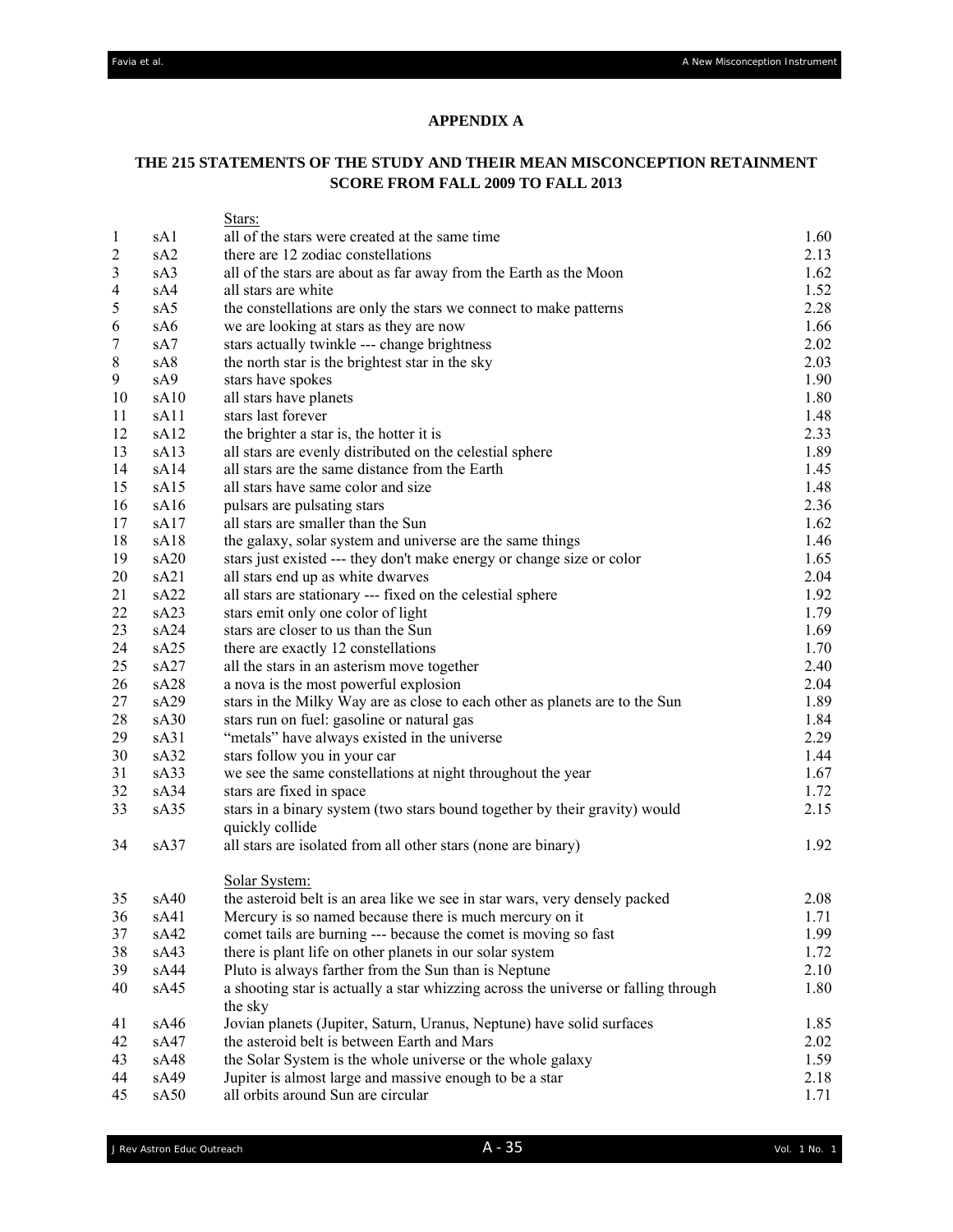| 46     | sA51             | planets revolve around the Earth                                                                          | 1.50 |
|--------|------------------|-----------------------------------------------------------------------------------------------------------|------|
| 47     | sA52             | all planets orbit exactly in the plane of the ecliptic                                                    | 2.02 |
| 48     | sA53             | Pluto is a large, jovian (Jupiter-like) planet                                                            | 1.60 |
| 49     | sA54             | all constellations look like things they are named for                                                    | 1.88 |
| 50     | sA56             | comets last forever                                                                                       | 1.72 |
| 51     | sA57             | each planet has one moon                                                                                  | 1.53 |
| 52     | sA58             | Mercury (closest planet to the Sun) is hot everywhere on its surface                                      | 2.03 |
| 53     | sA59             | the day on each planet is 24 hours long                                                                   | 1.54 |
| 54     | sA60             | all stars have prograde rotation (spin same way as the Earth)                                             | 1.74 |
| 55     | sA62             | there are no differences between meteors, meteorites, meteoroids                                          | 1.74 |
| 56     | sA63             | asteroids, meteoroids, comets are same                                                                    | 1.65 |
| 57     | sA66             | optical telescopes are the only "eyes" astronomers have on the universe                                   | 1.84 |
| 58     | sA67             | humans have never landed a spacecraft on another planet                                                   | 1.70 |
| 59     | sA68             | we do not have telescopes in space                                                                        | 1.59 |
| 60     | sA69             | all planets have been known for hundreds of years                                                         | 1.88 |
| 61     | sA70             | comets are molten rock hurtling through space at high speeds and their tails are                          | 2.05 |
|        |                  | jet wash behind them                                                                                      |      |
| 62     | sA72             | there are many galaxies in a solar system                                                                 | 1.92 |
| 63     | sA75             | comets are solid, rocky debris                                                                            | 2.13 |
| 64     | sA76             | Jupiter's great red spot is a volcano erupting                                                            | 1.85 |
|        |                  | Moon:                                                                                                     |      |
| 65     | sA77             | there is only one moon --- ours                                                                           | 1.34 |
| 66     | sA78             | the Moon doesn't cause part of the tides                                                                  | 1.55 |
| 67     | sA79             | we see all sides of the Moon each month                                                                   | 1.78 |
| 68     | sA80             | craters are volcanic in origin                                                                            | 1.92 |
| 69     | sA83             | the Moon is at a fixed distance from Earth                                                                | 1.96 |
| 70     | sA84             | the Moon changes physical shape throughout its cycle of phases                                            | 1.63 |
| 71     | sA85             | the Moon doesn't rotate since we see only one side of it                                                  | 1.83 |
| 72     | sA87             | the Moon has seas and oceans of water                                                                     | 1.64 |
| 73     | sA88             | the Moon is older than the Earth: a dead planet that used to be like Earth                                | 1.80 |
| 74     | sA89             | the Moon is about the same temperature as the Earth                                                       | 1.61 |
| 75     | sA <sub>90</sub> | the Moon has a helium atmosphere                                                                          | 1.97 |
| 76     | sA91             | the Moon has an atmosphere like the Earth                                                                 | 1.65 |
| 77     | SA92             | the Moon has a smooth surface                                                                             | 1.57 |
| 78     | sA93             | the Moon sets during daylight hours and is not visible then                                               | 1.61 |
| 79     | sA94             | there is a real man in the Moon                                                                           | 1.38 |
| 80     | sA <sub>96</sub> | because the Moon reflects sunlight, it has a mirror-like surface                                          | 2.00 |
| $81\,$ | sA97             | the Moon will someday crash into Earth                                                                    | 1.91 |
| 82     | sA98             | the Moon is a captured asteroid                                                                           | 2.05 |
| 83     | sA99             | a lunar month is exactly 28 days long                                                                     | 2.47 |
| 84     | sA100            | at new Moon we are seeing the "far side" of the Moon                                                      | 2.04 |
| 85     | sA102            | the Moon follows you in your car                                                                          | 1.42 |
| 86     | sA103            | the Moon is larger at the horizon than when it is overhead                                                | 2.23 |
| 87     | sA104            | the side of the moon we don't see is forever "dark"                                                       | 2.04 |
| 88     | sA105            | the moon is lit by reflected "Earth light" (that is, sunlight scattered off the<br>Earth toward the Moon) | 2.01 |
|        |                  | Venus:                                                                                                    |      |
| 89     | sA106            | life as we know it can exist on Venus                                                                     | 1.75 |
| 90     | sA107            | clouds on Venus are composed of water, like clouds on earth                                               | 1.93 |
| 91     | sA108            | Venus is very different from earth in size                                                                | 1.97 |
| 92     | sA109            | Venus is a lot like the earth in temperature                                                              | 1.85 |
| 93     | sA110            | Venus is always the first star out at night                                                               | 2.10 |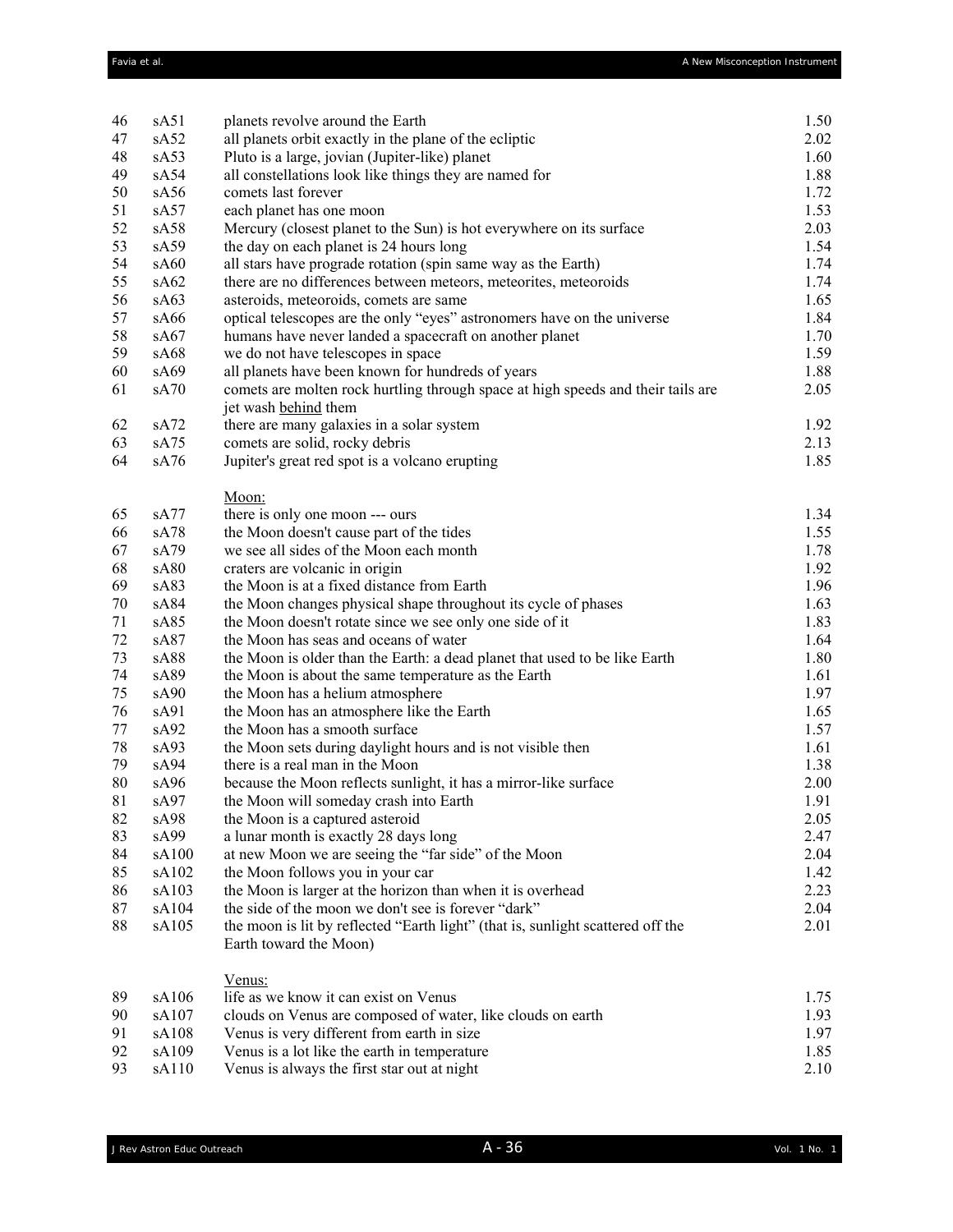|     |       | Earth:                                                                                     |      |
|-----|-------|--------------------------------------------------------------------------------------------|------|
| 94  | sA111 | Earth's axis is not tilted compared to the ecliptic                                        | 1.86 |
| 95  | sA112 | summer is warmer because we are closer to the sun during the summertime                    | 2.01 |
| 96  | sA113 | once ozone is gone from the Earth's atmosphere, it will not be replaced                    | 2.45 |
| 97  | sA114 | Earth and Venus have similar atmospheres                                                   | 2.00 |
| 98  | sA115 | Earth is at the center of the universe                                                     | 1.49 |
| 99  | sA116 | Earth is the biggest planet                                                                | 1.44 |
| 100 | sA118 | Spring Tide is in the spring                                                               | 2.31 |
| 101 | sA122 | X-rays can reach the ground                                                                | 1.99 |
| 102 | sA125 | meteoroids Enter the atmosphere a few times a night                                        | 2.20 |
| 103 | sA126 | you can see a solar eclipse from anywhere on Earth that happens to be facing               | 2.20 |
|     |       | the Sun at that time                                                                       |      |
| 104 | sA127 | auroras are caused by sunlight reflecting off polar caps                                   | 2.21 |
| 105 | sA128 | the Moon is not involved with any eclipses                                                 | 1.58 |
| 106 | sA129 | the day has always been 24 hours long                                                      | 2.14 |
| 107 | sA130 | the air is a blue gas                                                                      | 1.64 |
| 108 | sA131 | Halley's comet will eventually hit Earth                                                   | 2.17 |
| 109 | sA133 | the sun orbits the Earth                                                                   | 1.45 |
| 110 | sA135 | solar eclipses happen about once a century and are seen everywhere on Earth                | 1.97 |
| 111 | sA137 | only Earth among the planets and moons has gravity                                         | 1.69 |
| 112 | sA141 | seasons were chosen haphazardly                                                            | 2.12 |
| 113 | sA142 | meteorites have stopped falling onto the Earth                                             | 1.79 |
| 114 | sA143 | the Earth will last forever                                                                | 1.48 |
| 115 | sA144 | the Earth's magnetic poles go through its rotation poles                                   | 2.30 |
| 116 | sA145 | planes can fly in space                                                                    | 1.66 |
| 117 | sA146 | a day is exactly 24 hours long                                                             | 1.89 |
| 118 | sA147 | a year is exactly 365 days long                                                            | 1.74 |
| 119 | sA148 | seasons are caused by speeding up and slowing down of Earth's rotation                     | 1.81 |
| 120 | sA149 | the Earth orbits the sun at a constant speed                                               | 2.38 |
| 121 | sA150 | the Earth is in the middle of the Milky Way galaxy                                         | 1.72 |
| 122 | sA151 | the sky is blue because it reflects sunlight off oceans and lakes                          | 1.89 |
| 123 | sA152 | the Earth is the only planet with an atmosphere                                            | 1.61 |
| 124 | sA153 | comets affect the weather                                                                  | 2.00 |
| 125 | sA154 | the Earth is not changing internally                                                       | 1.94 |
| 126 | sA156 | the tides are caused just by the Earth's rotation                                          | 1.70 |
| 127 | sA157 | Earth has a second moon that only comes around once in awhile --- "once in a<br>blue moon" | 1.64 |
| 128 | sA158 | the Sun is directly overhead everywhere on Earth at noon                                   | 1.84 |
| 129 | sA159 | tides are caused just by ocean winds                                                       | 1.57 |
| 130 | sA160 | the Earth is flat                                                                          | 1.50 |
|     |       | Mars:                                                                                      |      |
| 131 | sA161 | Mars is green (from plant life)                                                            | 1.62 |
| 132 | sA164 | Mars has running water on its surface now                                                  | 1.78 |
| 133 | sA165 | Mars could be made inhabitable                                                             | 2.29 |
| 134 | sA166 | Mars is the second largest planet                                                          | 1.71 |
| 135 | sA167 | life, when it did exist on Mars, was quite advanced                                        | 1.68 |
| 136 | sA168 | there are Lowellian canals on Mars built by intelligent beings                             | 1.73 |
| 137 | sA169 | Mars is Hot because it is red  Mars --- god of fire                                        | 1.61 |
| 138 | sA170 | Mars is the sister planet to earth in physical properties and dimensions                   | 2.22 |
| 139 | sA171 | Saturn:<br>Saturn is the only planet with rings                                            | 1.59 |
| 140 | sA172 | Saturn's rings are solid                                                                   | 1.67 |
| 141 | sA174 | Saturn's rings are caused by the planet spinning so fast                                   | 1.96 |
| 142 | sA176 | Saturn has only one ring                                                                   | 1.64 |
|     |       |                                                                                            |      |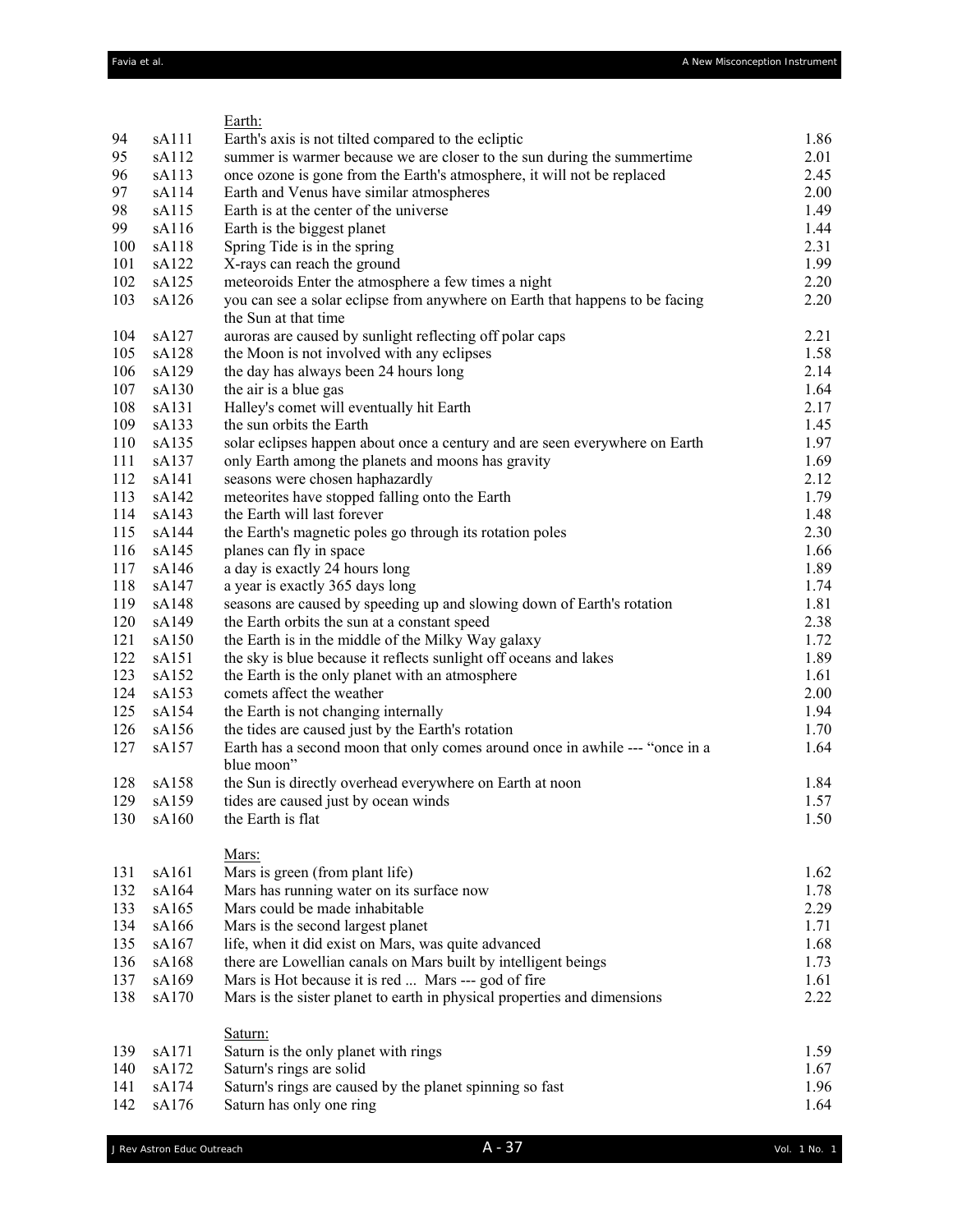|     |       | Sun:                                                                                |      |
|-----|-------|-------------------------------------------------------------------------------------|------|
| 143 | sA177 | the Sun is a specific type of astronomical body with its own properties. It is not  | 1.45 |
|     |       | a star                                                                              |      |
| 144 | sA178 | the Sun will burn forever                                                           | 1.52 |
| 145 | sA180 | the Sun is the hottest thing in the galaxy                                          | 1.76 |
| 146 | sA181 | the Sun does not move through space                                                 | 2.04 |
| 147 | sA182 | the Sun does not cause part of the tides                                            | 2.08 |
| 148 | sA183 | sunspots are hot spots on the Sun's surface                                         | 2.24 |
| 149 | sA184 | the Sun will blow up, become a black hole, and swallow the earth                    | 1.98 |
| 150 | sA185 | the Sunspot cycle is 11 years long                                                  | 2.54 |
| 151 | sA186 | the Sun's surface temperature is millions of degrees Fahrenheit                     | 2.43 |
| 152 | sA187 | Sunspots are constant fixtures on the sun                                           | 1.97 |
| 153 | sA188 | the Sun is yellow                                                                   | 1.90 |
| 154 | sA189 | the Sun is the brightest star in universe                                           | 1.65 |
| 155 | sA190 | the Sun is the brightest object in the universe                                     | 1.77 |
| 156 | sA191 | the Sun always sets due west                                                        | 2.44 |
| 157 | sA192 | the Sun is made of fire                                                             | 1.47 |
| 158 | sA193 | the Sun is a "heat planet"                                                          | 1.69 |
| 159 | sA196 | the Sun is the smallest star in universe                                            | 1.73 |
| 160 | sA197 | the Sun has no atmosphere                                                           | 2.15 |
| 161 | sA198 | the Sun is the largest star                                                         | 1.65 |
| 162 | sA199 | the Sun is hottest on its surface                                                   | 2.02 |
| 163 | sA200 | the Sun has a solid core                                                            | 2.16 |
| 164 | sA201 | the Sun has only a few percent of the mass in the solar system                      | 2.21 |
| 165 | sA202 | the Sun is mostly iron                                                              | 2.05 |
| 166 | sA204 | the Sun's surface is perfectly uniform                                              | 1.79 |
| 167 | sA206 | the entire Sun is molten lava                                                       | 1.59 |
| 168 | sA208 | the Sun will explode as a nova                                                      | 2.38 |
| 169 | sA209 | the Sun is hottest star                                                             | 1.68 |
| 170 | sA211 | it is possible that the Sun could explode in the "near future"                      | 1.92 |
| 171 | sA213 | the Sun doesn't rotate                                                              | 1.93 |
| 172 | sA214 | the Sun is the only source of light in the galaxy --- Sunlight reflects off planets | 1.77 |
|     |       | and stars so we can see them.                                                       |      |
| 173 | sA215 | Sunspots are where meteors crash into the Sun                                       | 1.89 |
| 174 | sA217 | it is more dangerous to look at the Sun during an eclipse because the radiation     | 2.22 |
|     |       | level from sun is greater then, than when there is no eclipse                       |      |
|     |       | Galaxies:                                                                           |      |
| 175 | sA218 | the Milky Way is the only galaxy                                                    | 1.43 |
| 176 | sA219 | the solar system is not in the Milky Way (or any other) galaxy                      | 1.66 |
| 177 | sA220 | all galaxies are spiral                                                             | 1.87 |
| 178 | sA221 | the Milky Way is the center of the universe                                         | 1.76 |
| 179 | sA222 | the Sun is at the center of the Milky Way galaxy                                    | 1.89 |
| 180 | sA224 | the Sun is at the center of the universe                                            | 1.63 |
| 181 | sA225 | there are only a few galaxies                                                       | 1.72 |
| 182 | sA226 | the galaxies are randomly distributed                                               | 2.46 |
| 183 | sA227 | we see all the stars that are in the Milky Way                                      | 1.86 |
| 184 | sA228 | all galaxies are the same in size and shape                                         | 1.75 |
| 185 | sA230 | the Milky Way is just stars --- no gas and dust                                     | 1.73 |
| 186 | sA231 | new planets and stars don't form today                                              | 1.81 |
|     |       | <b>Black Holes:</b>                                                                 |      |
| 187 | sA232 | black holes create themselves from nothing                                          | 1.89 |
| 188 | sA233 | black holes last forever                                                            | 2.22 |
| 189 | sA234 | black holes really don't exist                                                      | 1.76 |
| 190 | sA235 | black holes are empty space                                                         | 2.01 |
|     |       |                                                                                     |      |